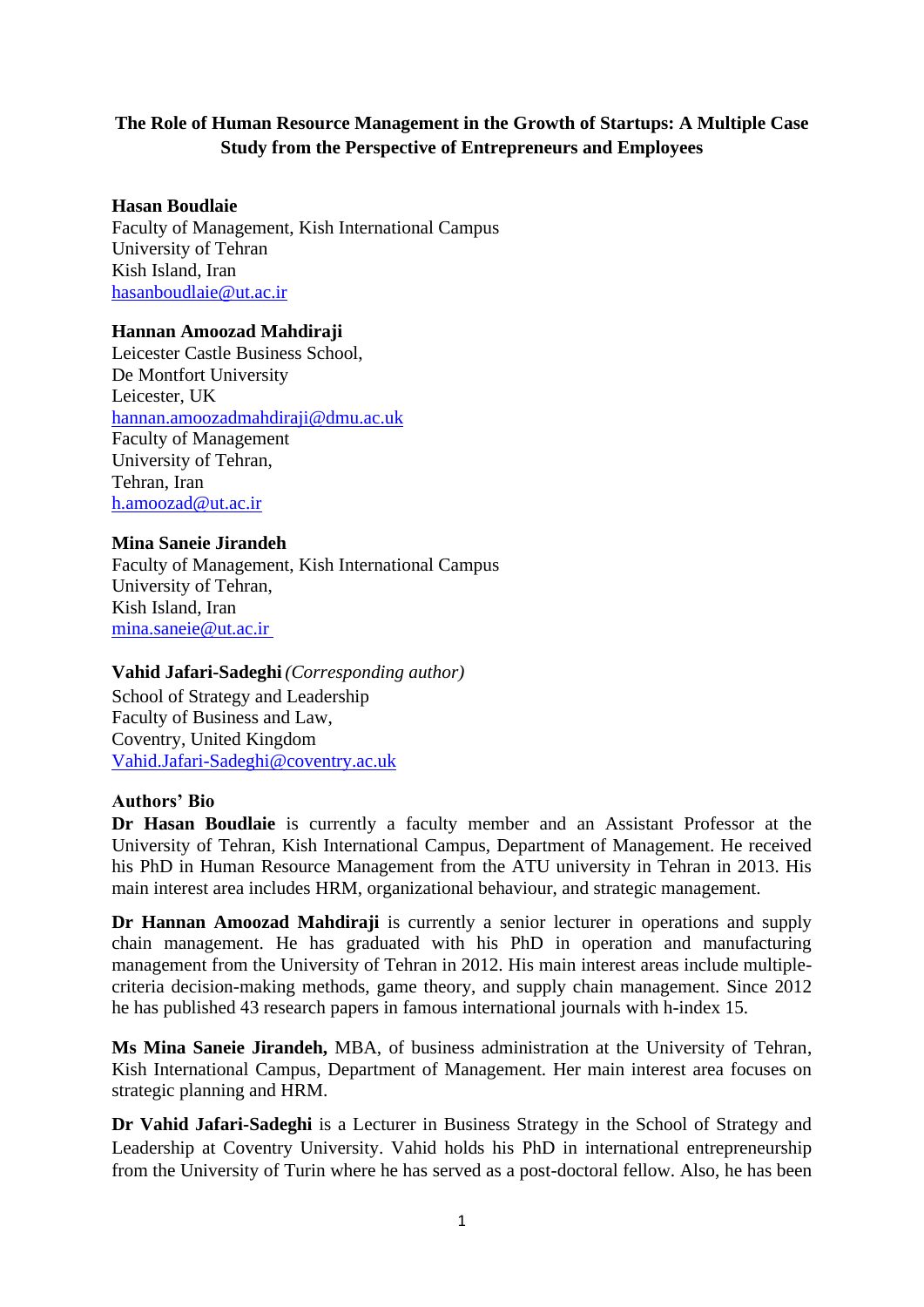a visiting research scholar at the University of Regina and contributed to different research projects with various scholars and universities. Vahid has published papers in several international journals and publications such as Journal of Business Research, International Business Review, Journal of International Entrepreneurship, Research in International Business and Finance, etc. He is a member of editorial board at British Food Journal and acted as guest editor and reviewer for several academic journals and performed as track chair and presenter for a number of international conferences.

### **Abstract**

The purpose of the present study is to investigate the role of human resource management (HRM) in the growth of startups. Accordingly, the missions and practices of HRM in startups are identified from the perspective of entrepreneurs and employees .

A multiple case study approach is used by focusing on two startups in Iran. Moreover, the data are collected by interviewing one entrepreneur and 4 employees in each company. Besides, qualitative data are analysed using thematic analysis. Results demonstrated the various types of HRM missions and practices in startups and reflect different perspectives of entrepreneurs and employees of human resources management in these companies. Finally, the results illustrated that HRM can play an important role in the growth of these companies. Although research in the field of startups has increased in recent years, the role of HRM in the growth of these companies has rarely been addressed. The present research helps to expand literature related to the role of HRM in the growth of startups by considering the different perspectives of startups' entrepreneurs and employees.

**Keywords.** Human resource management missions; Human resource management practices; Growth of startups.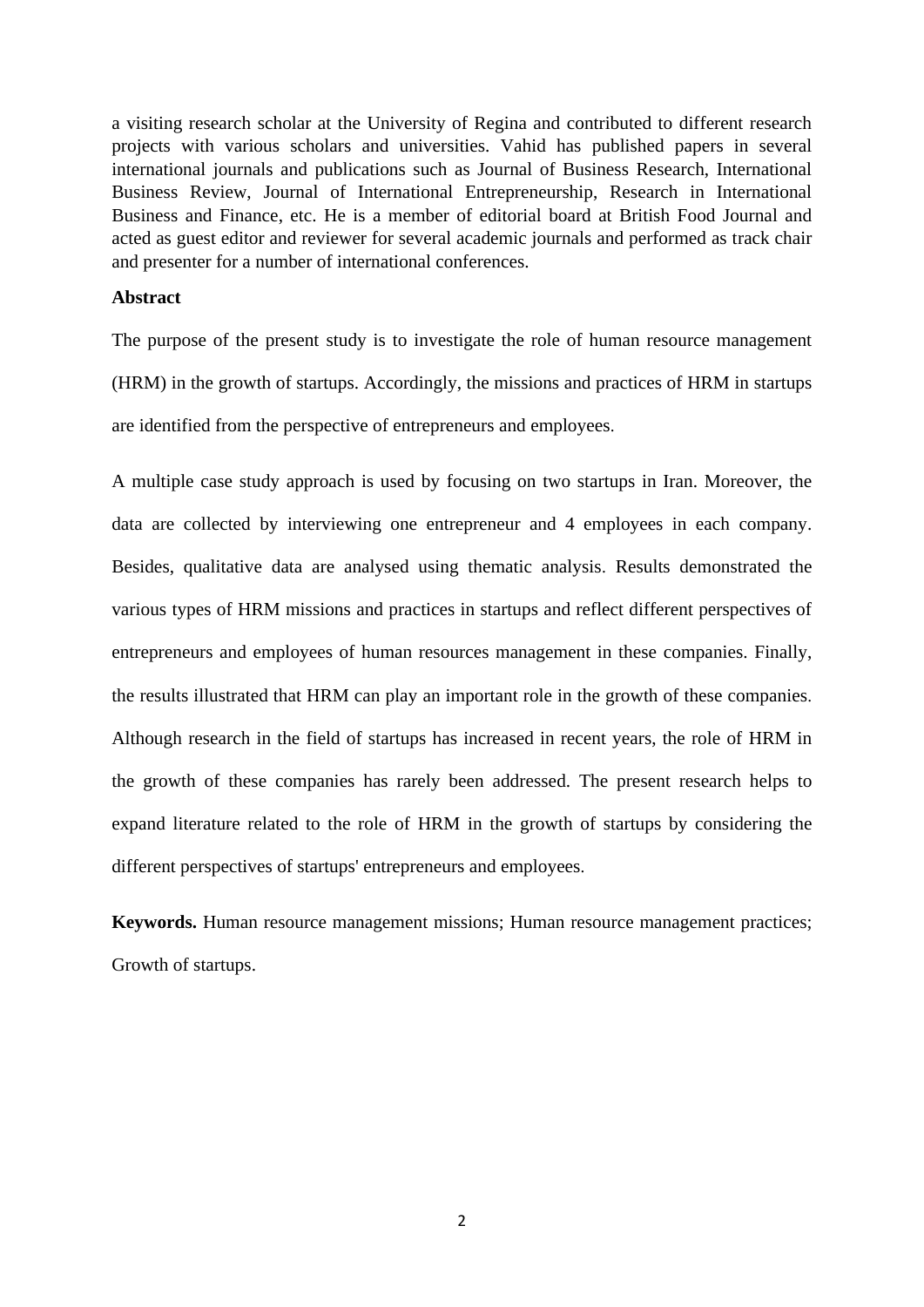#### **Introduction**

Every year thousands of new startups emerge with hope to succeed and to be among the businesses which experience great success within a limited time (Akula, 2015; Dana et al., 2009a,b; Jafari-Sadeghi et al 2020a,b). This seems to be a very good event when pure ideas have presented that lead to value creation in the economy. However, the problem begins when we look at the statistics related to the success and failure of startups and find many startups that have failed and are forced after a while to leave the arena of competition. Even though emerging as small businesses, startups create jobs and lead to innovation and competition, and in addition to their symbolic importance to economic growth, bring benefits to their owners, employees, and investors because of their rapid growth. The growth model of startups is different, and each startup has its growth model that is vulnerable to changes over time (Nascimento, 2017).

From their inception to the stage of their growth, startups are inevitably faced with various challenges and barriers and as they grow older, their simple structure changes so that the need for specialising the operations increases the importance of the role of HRM in these circumstances (Blau, 1970). Therefore, the role of HRM for startups becomes more important when they become more complex and have to deliver good results to stakeholders. Here, the importance of a deeper focus on human resources as a prominent factor in gaining competitive advantage and differentiating companies from one another becomes increasingly apparent (Jack et al., 2006; Dana et al., 2016; Devine et al, 2019; Garousi Mokhtarzadeh et al, 2020), and the companies that are aware of the importance of paying attention to human resources are more productive than other companies (Steven et al., 1999; Hajiagha et al, 2013). When it comes to discussing the human resources for startups, it means that appropriate HRM missions and practices should be designed to address the short-term and long-term needs of the company and try to meet them.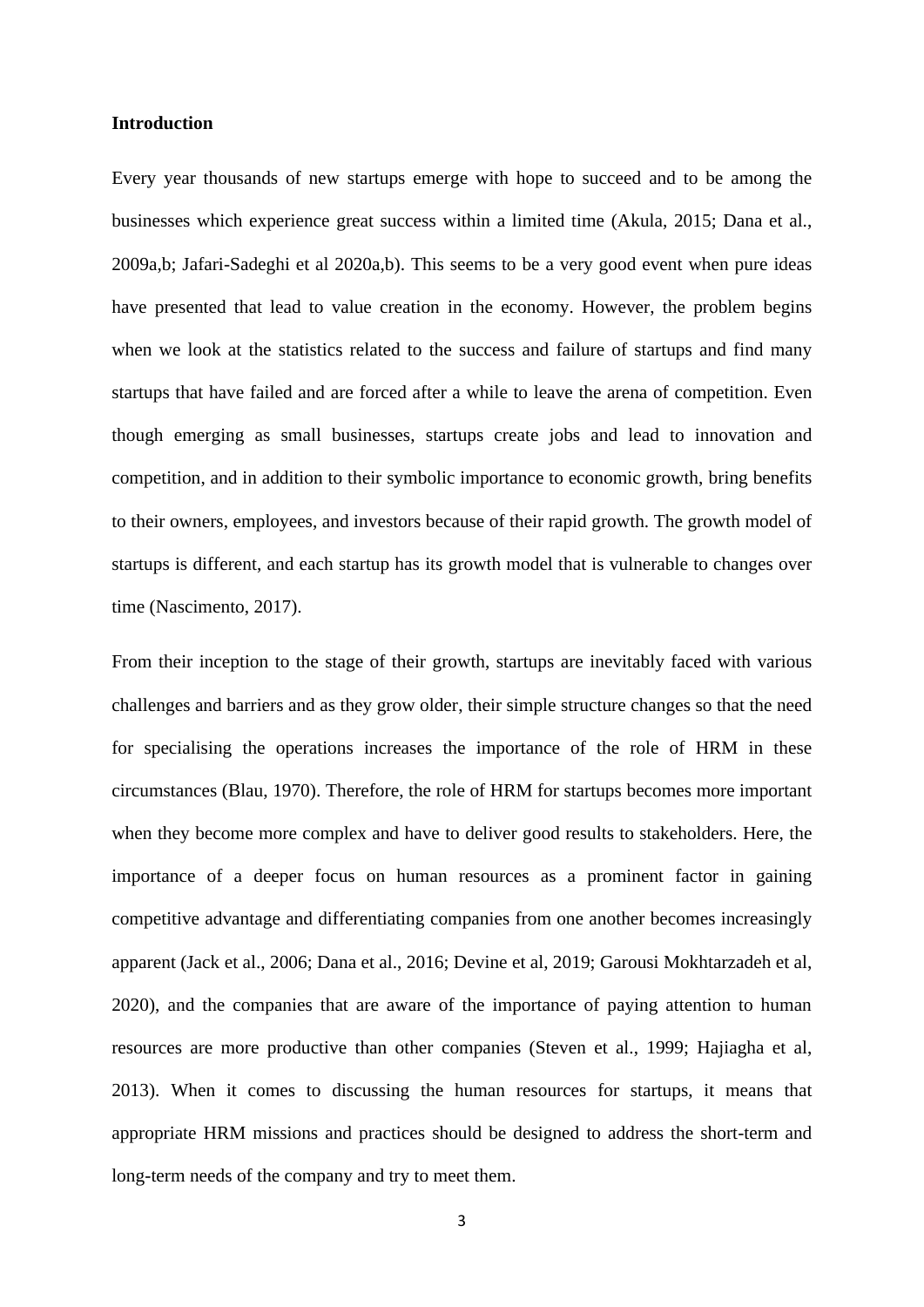HRM in startups can have various missions (Dana and Wright 2009; Nascimento, 2017; Hajiagha et al, 2018) and the life of the startups depend on human resources. Besides, HRM practices should be more scientific and tailored to the needs of the company to increase the impact of individuals on startups (Rutherford et al., 2003; Mokhtarzadeh et al, 2018; Dinesh and Sushil, 2019). Today, the biggest challenge facing startups is attracting and retaining top talents. When startups compete with large organisations to attract and retain the top talents, HRM practices of these companies can attract top talents and retain them in the best possible way to continue their activities. Therefore, challenges in startups include failures and bottlenecks in HRM practices such as weaknesses in various aspects of recruitment, incentive systems, performance appraisals, etc., and in such a competitive environment, HRM can add value to organisations.

Understanding the growth and success of startups can increase the motivation of the new generation to create a startup (Jafari-Sadeghi, 2020). However, enough attention is not paid to HRM in startups for various reasons. This problem exists globally and can be seen tangibly within our country. Understanding entrepreneurs' and employees' perspectives on the role of HRM in the growth of startups can help entrepreneurs to take measures to align employees' perspectives with the companies' HRM mission and practices. On the other hand, entrepreneurs' awareness of the shortcomings in the HRM practices of the company can be a way to strengthen the HRM practices in the company.

Since managing the most valuable assets of a company ensures that the startup does everything required to meet its goals, missions, and prospects, the purpose of the present study is to examine the role of HRM in the growth of startups. In this vein, it has sought to respond to the following questions.

[1].Are HRM missions different among startups?

4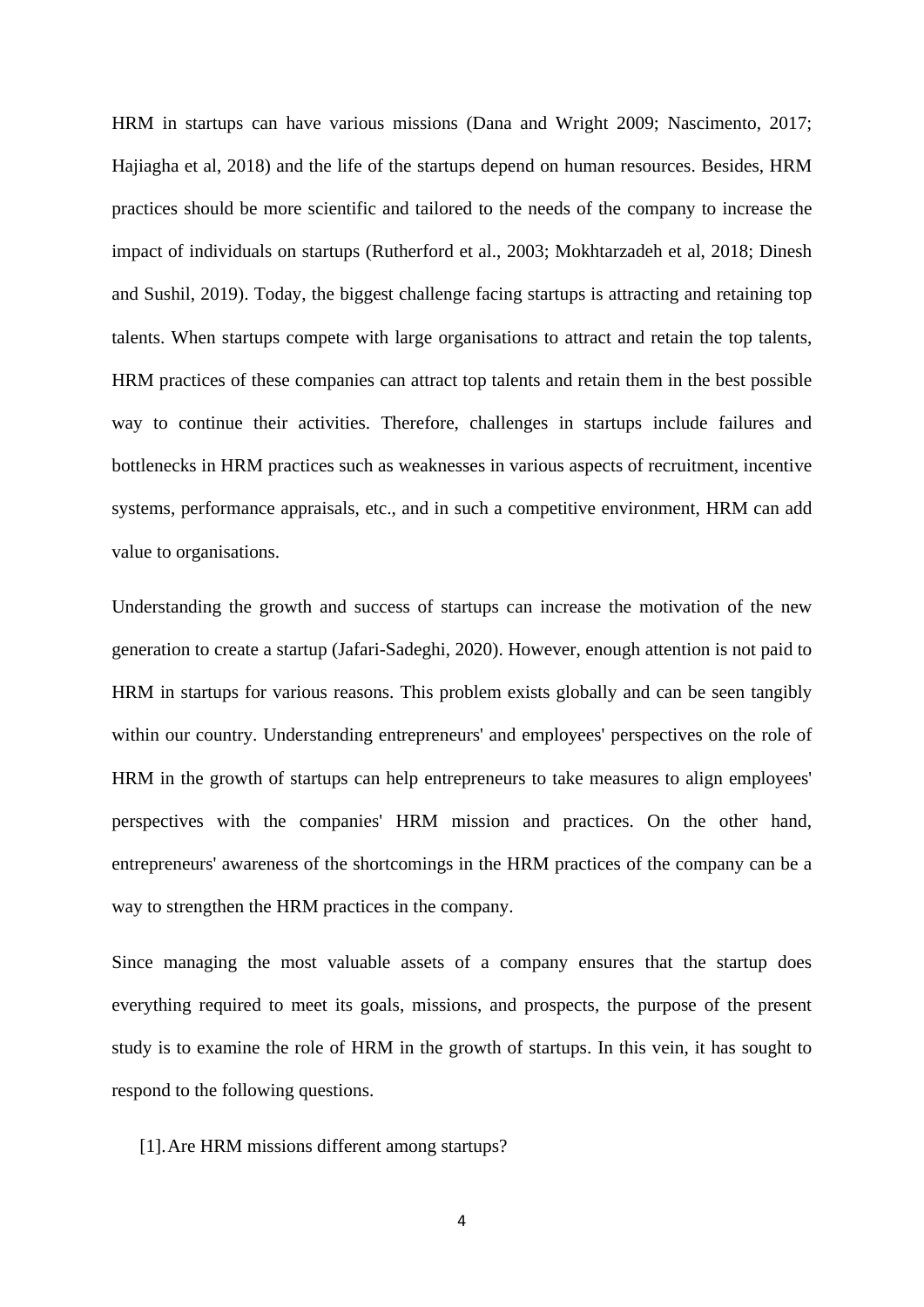#### [2].Are HRM practices different among startups?

To answer the questions, data are collected in the present study from two startups in Iran using semi-structured interviews with one entrepreneur and 4 employees in each startup, and the qualitative data are analysed using the thematic analysis. Eventually, participants' perspectives on the role of HRM in the growth of startups are identified.

The remainder of this paper is organised as follows. Section 2 includes a review of literature related to HRM and startups. Section 3 describes the research methodology. Section 4 presents the results obtained from the analysis of the interviews. The final section offers the study conclusions, its limitations, and the recommendations for future research.

#### **Human resources management (HRM) and Startups**

The concept of human resource management (HRM) was first developed in academic works in the United States and it has subsequently been increasingly applied (Brewster, 1994; Mahdiraji et al, 2019a). HRM is a strategic, integrated and coherent approach to recruitment, development, and welfare of the people working in organisations and includes a set of policies designed based on management decisions to achieve the desired goals of the organisation (Abduli, 2013; Mahdiraji et al, 2019b).

HRM practices of the company must manage human resources to achieve optimal goals and sustainable society (Mariappanadar, 2003). Assuming that the primary goal of any business is to increase profits or produce and deliver desirable services, HRM practices can be a strategic and efficient way to recruit suitable employees, motivate and engage them, increase flexibility, and improve profitability (Cele, 2005; Mahmoudi et al, 2019). Therefore, the purpose of formulating HRM practices can be considered as managing people to achieve organisational goals and improve performance (Tyson, 1997; Dana, 2017; Burton et al, 2019). HRM practices include job design, employees' recruitment and selection, performance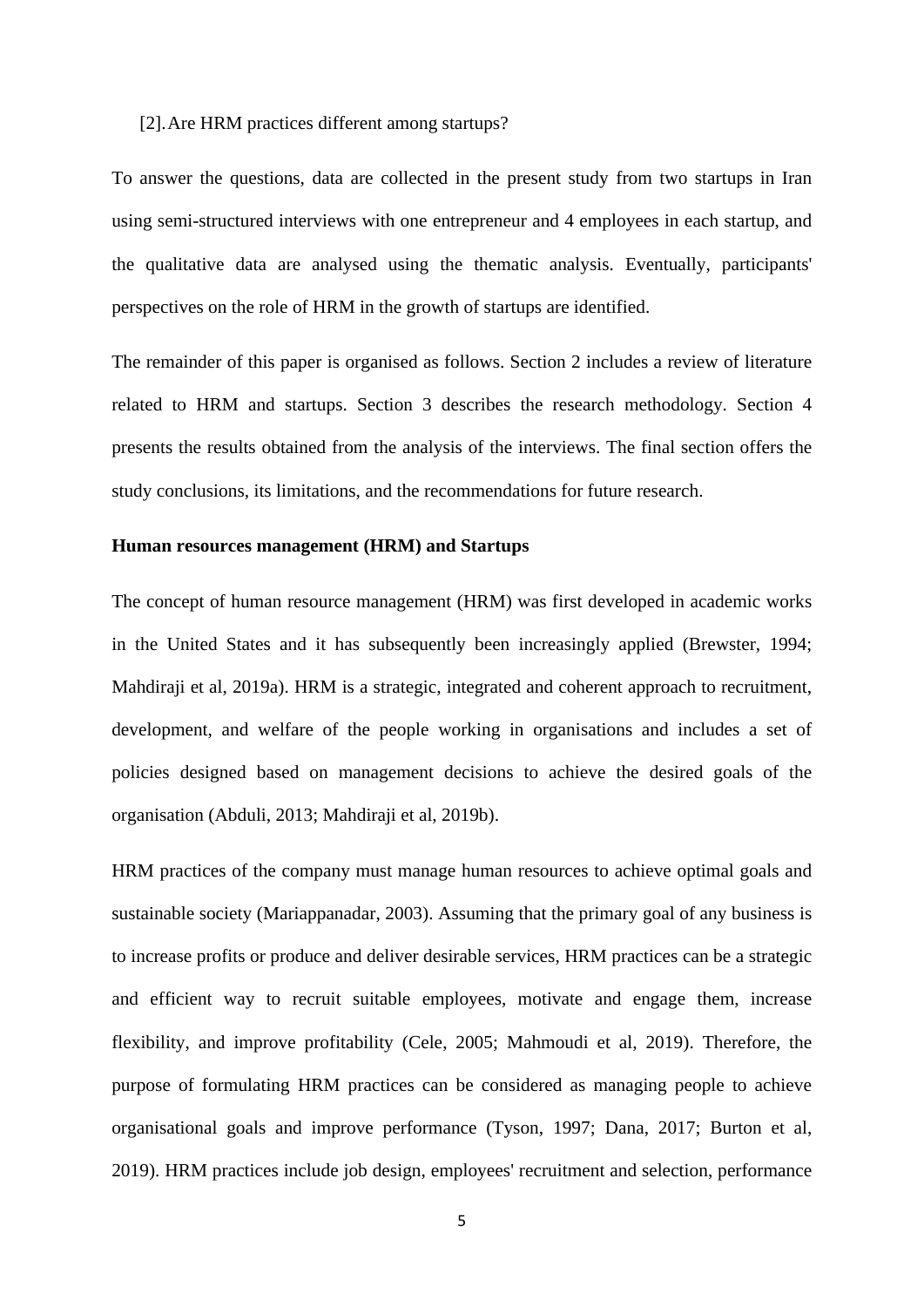appraisal, training and development, career planning, compensation, labor relationships (Stewart & Brown, 2009), and involvement (Harel & Tzafrir, 1999; Taghavifard et al, 2018; Orakwue & Iguisi, 2020).

So far, various studies are conducted on the impact of HRM on the performance and competitive advantage of companies, revealing the need to pay attention to HRM practices in companies. Based on Wright et al. (1994), unlike practice-oriented discussions that assume the role of human resources to be a source of sustained competitive advantage, the theoretical concepts were used in this research to discuss how human resources meet the criteria for sustained competitive advantage in that they are valuable, rare, inimitable and nonsubstitutable. They ultimately presented human resources as an important potential source of sustained competitive advantage. Hassan (2016) conducted a study on the impact of HRM practices on employee's performance. In this study, a questionnaire based on 34 items was distributed among 68 employees of the textile industry for data collection.

The results indicated that HRM practices compensation, career planning, performance appraisal, training, and employee involvement had a positive impact on employee's performance. Paul et al. (2012) focused on the role of human resources in creating a competitive advantage. As the most important result of their research, they considered the creation of human capital and social capital as a necessary factor to achieve and sustain superior performance in the market. The effect of HRM practices on business performance among private companies in Malaysia is studied by Abdullah et al. (2009). The results obtained in their study based on responses from 153 managers showed that training and development, teamwork, compensation/incentives, HR planning, performance appraisal, and employee security had a positive and significant impact on business performance. The present study examines the best current HRM practices that can affect motivation and job satisfaction.

6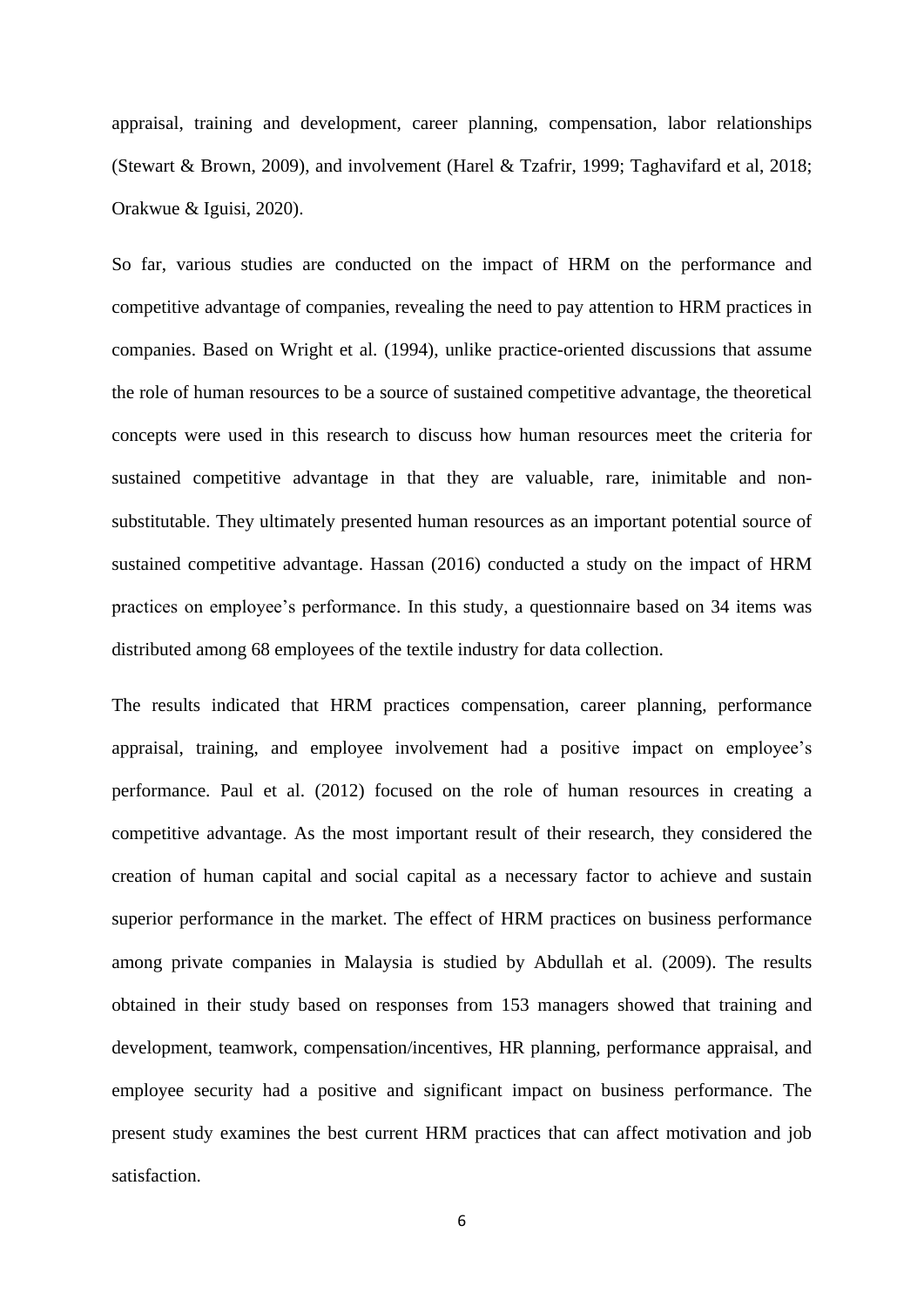Hornsby et al. (2005) considered job design, setting tasks and objectives, training and development, employee relationships, working conditions, selection and recruitment, incentive strategies, performance appraisal as the most common HRM practices that affect employee motivation and satisfaction. They also form the theoretical framework of the present study. The term "startup" is widely used since the 1990s to describe young enterprises, technology companies, and small companies. Startups are usually recognised as small companies (with a relatively small number of employees) with a high growth rate that has recently entered the technology-related immature market (Robehmed, 2013), and because of the ease of establishment, they have attracted the attention of the entrepreneurs to test their ability by building their businesses (Gering & Conner, 2002; Hajiagha et al, 2015; Jafari-Sadeghi et al 2019).

In recent years, it is argued that the definition of a startup should not be based on the number of employees because there is no standard size in this regard. Some believe that the definition of a startup should focus more on revenue rather than the number of employees; although, this criterion may also depend on the type of industry. Researchers argue that it is easier to determine which companies are not startups than to determine its opposite. As a case in point, a reliable, repeatable, measurable, and proven business model that no longer requires venture capital should not be recognised as a startup (Blank, 2014). Ries (2011) defines a startup as a human entity created to provide new goods or services under extreme uncertainty.

Startups include five stages of growth. In the first stage (existence), the main problems of the business are obtaining clients and delivering the product/service. In the second stage (survival), the main problem is shifting the company from mere existence to a workable relationship between revenues and expenses. In the third stage (success), owners face the decision of exploiting the company's accomplishments and expand or keep the company stable and disengage. In the fourth stage (take-off), the company is growing fast and the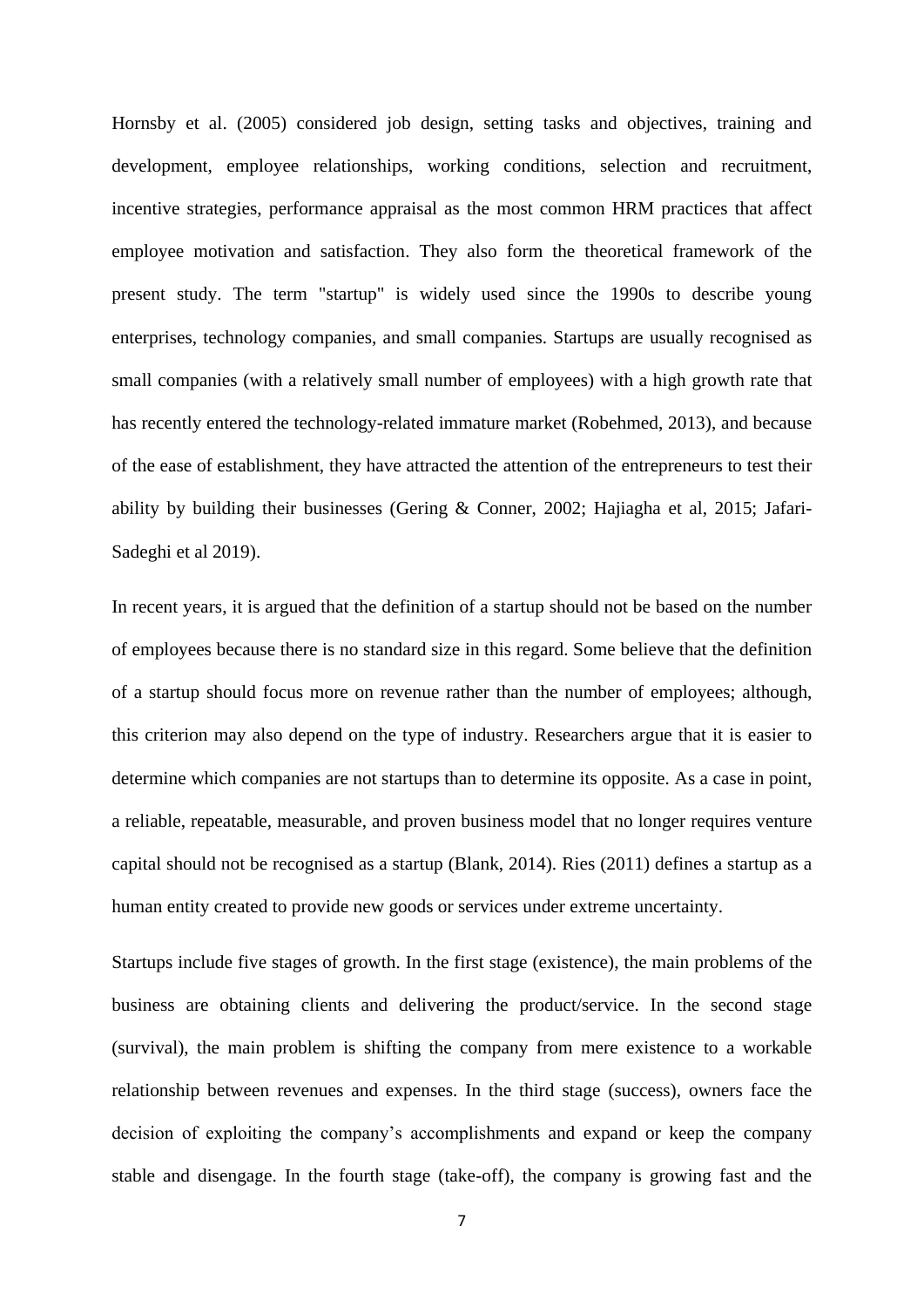biggest concern is financing. Ultimately, in the fifth stage (resource maturity), the company is consolidating, trying to find ways to retain its competitive advantage, while at the same time it is focused on professionalising the company and avoiding ossification of innovation thinking (Nascimento, 2017; Sukumar et al, 2020). Each startup faces different challenges at different stages of its life cycle (Colombo & Piva, 2008) including financial challenges, human resources, support mechanisms, environmental elements (Salmanzadeh & Kawamorita Kesim, 2015). HRM comes up as a solution to cope with emerging workforce challenges and the complexity of the business once the startup progresses along the five stages of development (Nascimento, 2017).

#### **The Role of HRM in Startups**

The HRM affects all aspects of an organisation due to HRM supports employees that are the most important asset of businesses. Therefore, entrepreneurs need to be aware of HRM decisions from the outset (Khan, 2017; Sadeghi et al 2019a,b). Nascimento (2017) conducted a study on the role of HRM in startups by interviews with employees and entrepreneurs of the five startups. The results of his study demonstrated that HRM can have several roles in growing startups – from strategic to non-strategic. In a study on the development of HRM practices in small and medium-sized enterprises, Rojanapuwadol (2012) conducted a case study from the entrepreneurs and CEOs' point of view, related to the field of strategic HRM and labor relations. The results of the study indicated that during the formative years, small companies rely on various types of networks in recruitment (Mokhtarzadeh et al, 2020; Sadeghi and Biancone 2018). Although the companies in this study experienced instability in profits, they had provided formal training since the formative years. With the problem of financial resource shortage, they emphasised psychological rewards rather than financial rewards. Besides, Baron and Hannan (2002) examined the extent to which HRM matters in the new economy. Some commentators have recently stated that the purpose of building well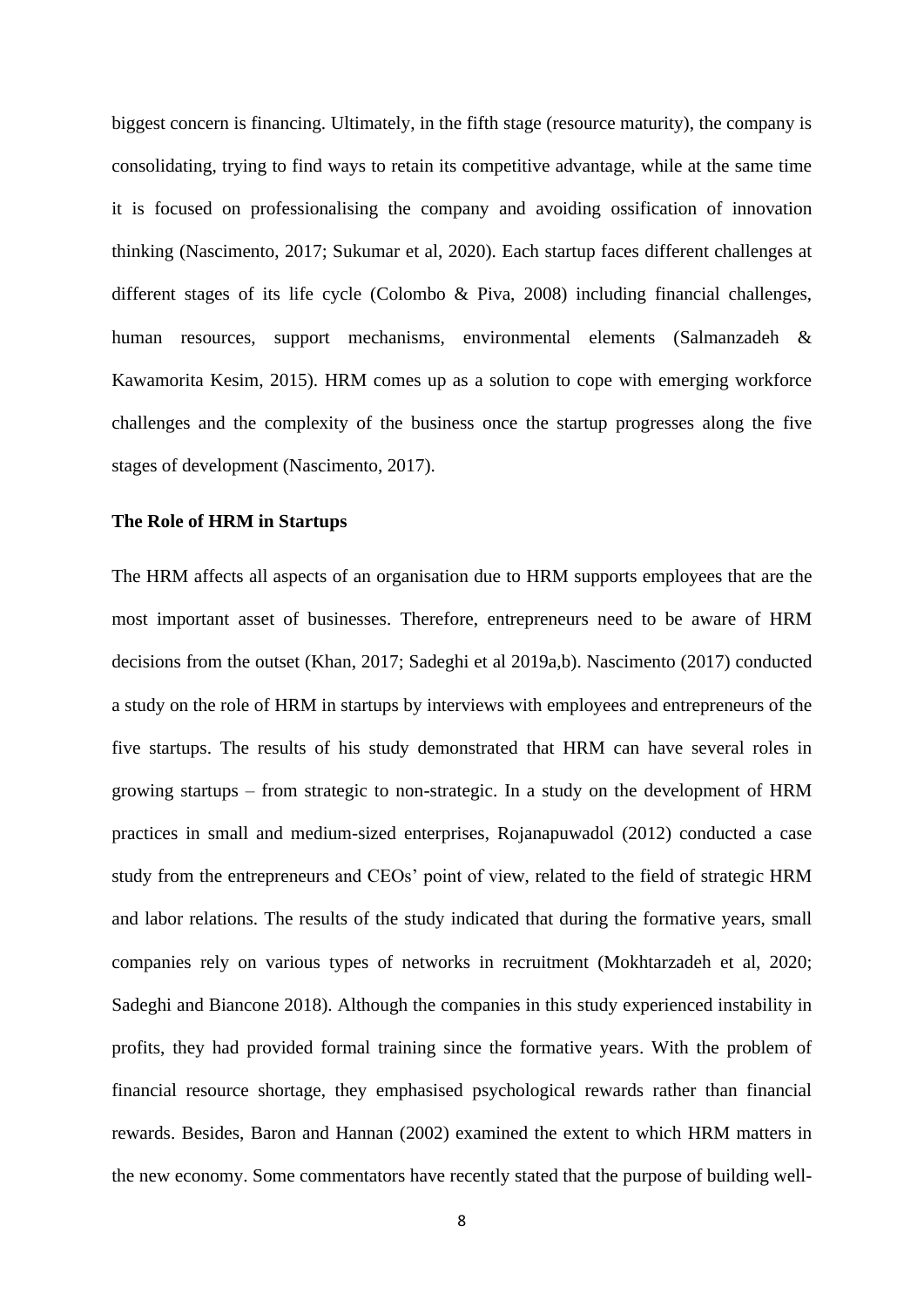managed companies has gone out of favor. "Building to flip" has replaced "building to last" so that the entrepreneurs and their financial backers are looking for the technology treasure trove. The renderings of the new economy represent organisation-building as (at best) irrelevant or (at worst) a source of organisational drag in a world that operates at the internet speed, a futile diversion of the time and energy of leaders from more important and immediate concerns that should be addressed. Kunampurat and Nithila (2018) argued that the retention of qualified employees in a labor-intensive, demanding, and fast-paced work environment is a big struggle for all industries, especially startup companies. As startups try to provide a new product/service in the market, there are many challenges for their employers such as problems in dealing with competition, uncertainty about the future of the product, irregular earnings at early stages, changes in tax policies and regulatory framework, high salaries paid by competitors and so on, all of which lead to the challenges in the retention of employees in startups. Hence, there should be appropriate motivational strategies to retain employees. As the results of their study demonstrated, a common problem that almost all startups face is their workforce juggling with various roles and responsibilities that result from attrition. Furthermore, Vijaya Kumara and Prof (2019) argued that the presence of the best talent determines the success or failure of an organisation to stay competitive in today's fast-changing world. Who is hired is not just important, but how the employee is managed and retained is also considered important, as Kennedy and Diam (2010) argued. Hiring and retaining a skilled workforce is considered as a great challenge for the startup companies to be successful, and the reason for this is the uncertain organisational climate (Lee Hom and Liz, 2017).

### **Methodology**

In this study, a qualitative research method with a multiple case study approach is used to identify the role of HRM in the growth of startups. Since we aimed to gain a deeper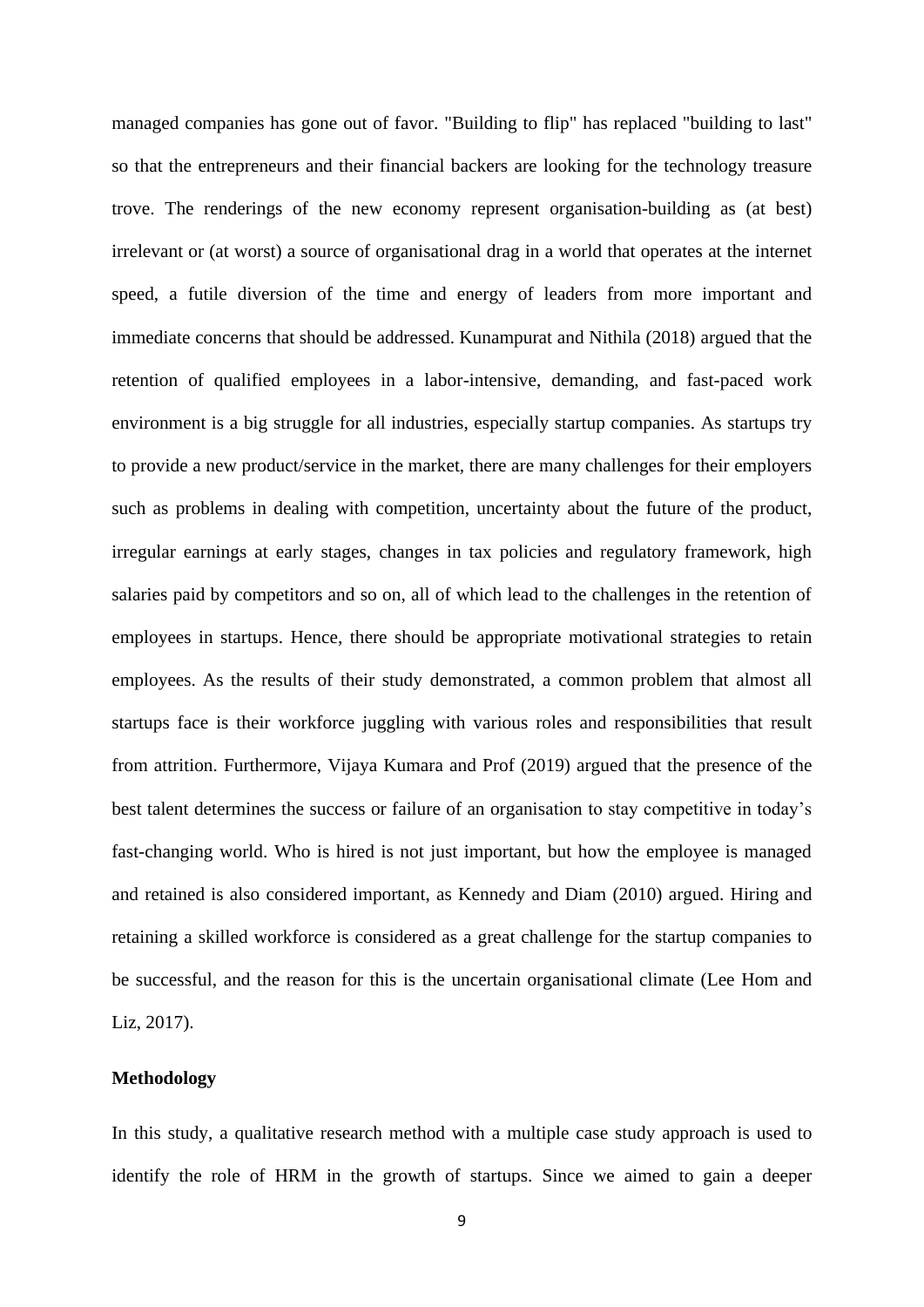understanding of how HRM plays a role in the growth of startups, the qualitative research method is employed. According to Leedy and Ormrod (2005), qualitative research is often used to answer questions regarding the complex nature of phenomena, aiming to describe and understand phenomena from the participants' point of view. Qualitative research is concerned with the meaning of the phenomena rather than measuring and evaluating them.

Yin (2003) states that the case study is defined as an empirical inquiry that investigates a contemporary phenomenon within its real-world context, especially when the boundaries between the phenomenon and the context are not apparent. The researcher in a case study is not only satisfied with simple interpretations of the relation between cause and effect but also aims to know the whole mechanism of the phenomenon. A case study can be applied as a single case and a multiple case study. The reason for using a multiple case study in the present study was to provide the possibility of comparison between startups, analyse simultaneously more than one unit, and to increase confidence in the results compared to the single case study (Pearce et al., 2014).

The number of samples required for research depends on the purpose of the study (Maykut & Morehouse, 1994). The type of study, the study parameters, and the resources available to the researcher can determine the sample size (Baker & Edwards, 2012; Behehsti et al, 2015). This study aims to deeply analyse the information to investigate the existing extensive reality. Therefore, two startups in the field of social services in Iran are selected. The participants in the study are one of the entrepreneurs and 4 employees of each startup company, who were selected through selective sampling. Yin (2011) defines purposive sampling as selecting participants based on the relevance and richness of information they can provide.

The researchers used non-probability purposive sampling by selecting subjects from the statistical population that met certain criteria. While this limits the results that can be reached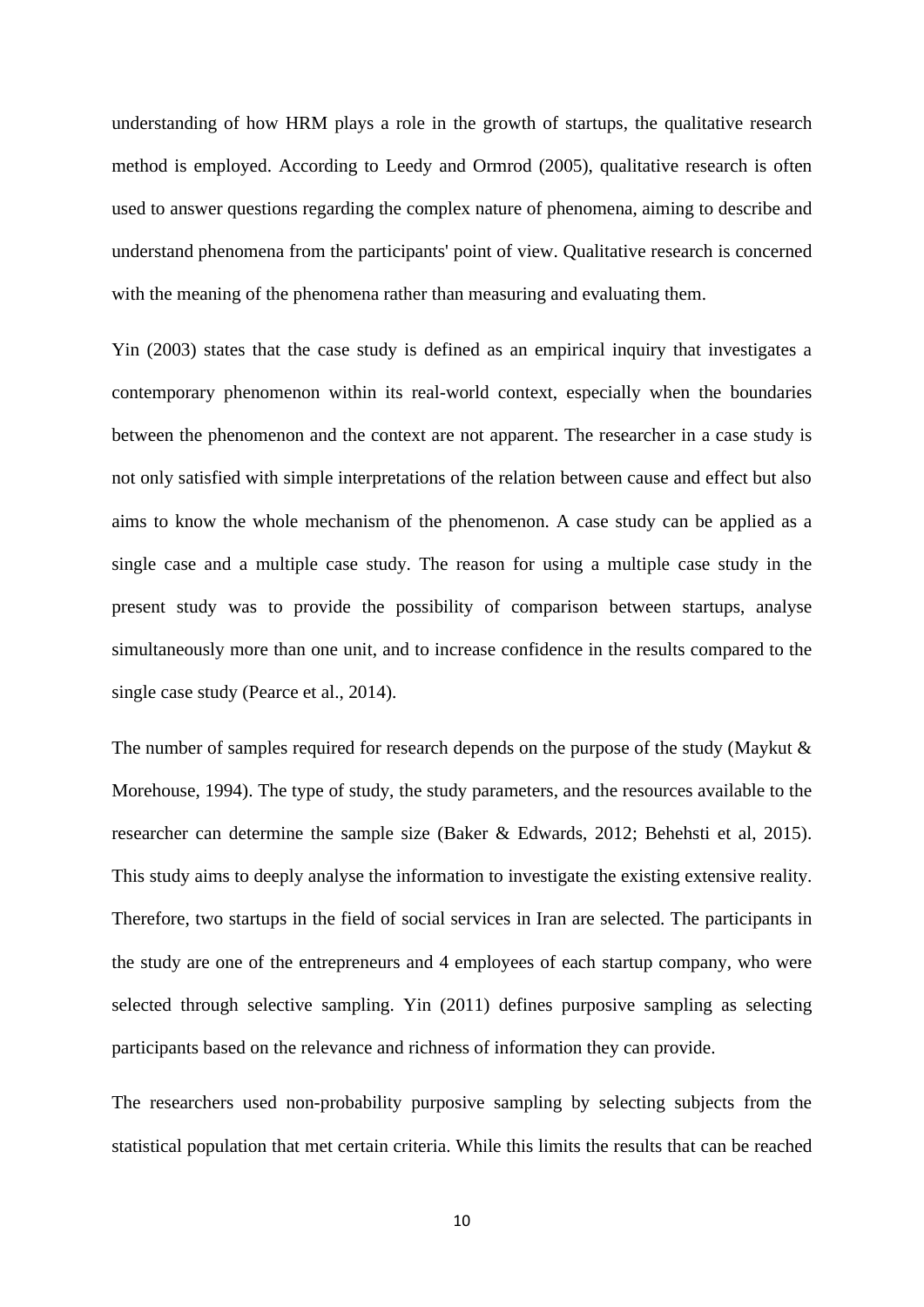by the sample population, it ensures that the subjects have experience in the phenomenon under study (Leedy & Ormrod, 2005). The two startups selected for this research are settled in Iran. The startup PGUM has launched a Fintech-based health application that encourages users to walk continuously by health incentives. Using this application, the user receives points for walking that can be converted into the currency of his/her country so that he/she can use the points earned to shop in physical and online contracting stores. The services of this startup are the creation of value-added service (VAS) for businesses that aim to work in the field of social responsibility and the transformation of user steps into value among businesses affiliated with PGUM. The company consists of an eight-person team.

The startup LAKLAK has launched a special application for women that has created a platform for connecting and sharing experiences among users. Women have a great deal of interest in talking about their problems or sharing their experiences of failure and success with other mothers and find peace in this way. In addition to benefiting from the experiences of other mothers, users may also have medical problems that require urgent medical care so as not to endanger the health of the women or their children. While these users can get help from other mothers, they can also use the help of medical experts at LAKLAK. The company consists of a six-person team.

#### **Data Collection and Analysis**

Answering key research questions requires extensive information and an in-depth understanding of HRM in startups. Accordingly, the interview method is used in the present study. According to Kvale (1997), interviewing is a valid method for collecting data because the accuracy of the data collected by an interview is related to the accuracy of qualitative data. Since we were interested in discussing further the results discovered during the interview (Gilham, 2005), it was decided to conduct semi-structured, face-to-face interviews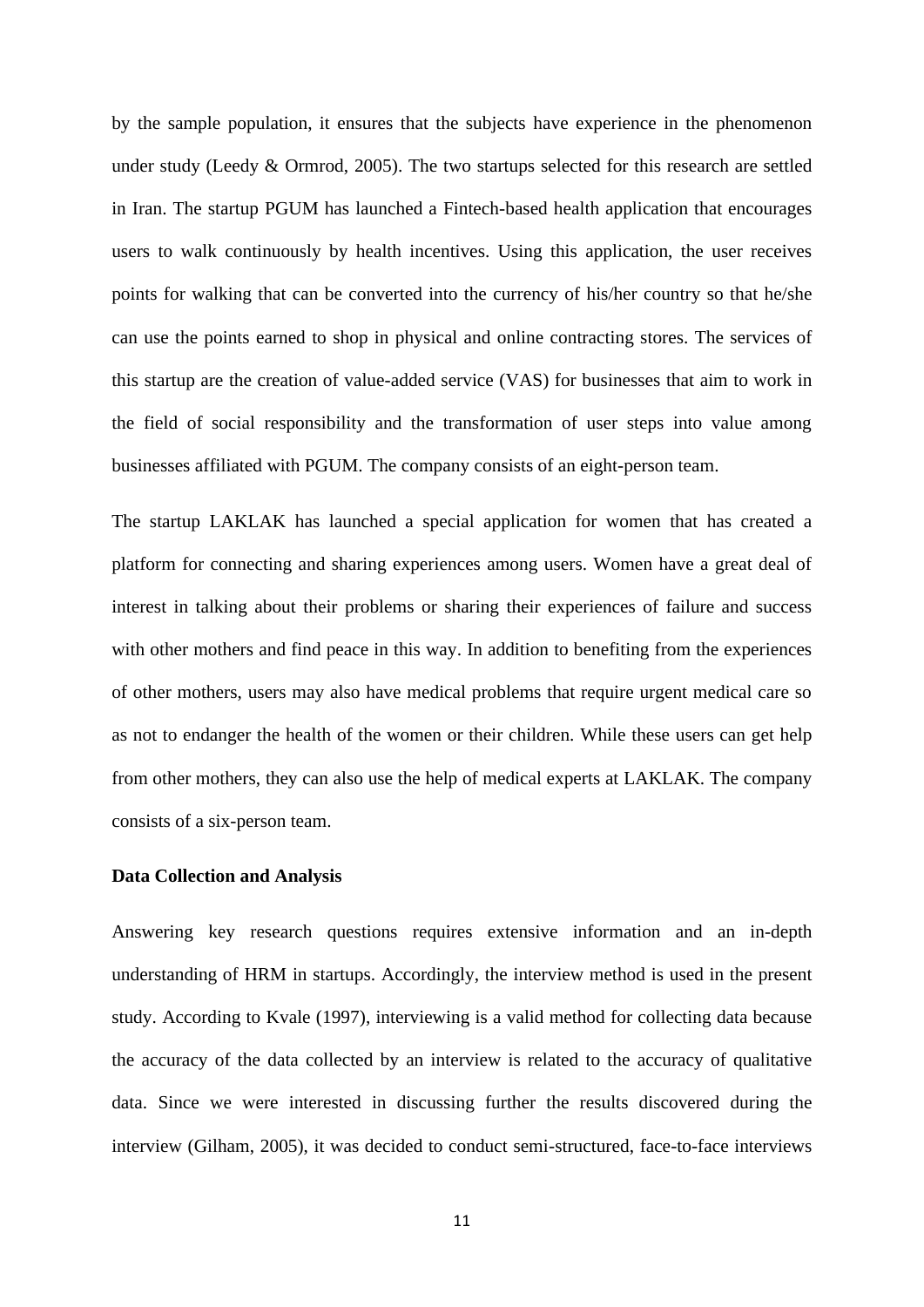with the same number of questions. The interviews lasted one hour. Semi-structured interviews enable the researcher to focus on the topic of research and allow flexibility in the questions asked (Rowley, 2012). Face-to-face interviews are also useful for obtaining indepth information and revealing meanings (Creswell, 2014). The purpose of data analysis was to understand the concepts and themes generated by the interviews considering the research questions. Subsequently, the data are collected and transcribed. Note that, Braun and Clarke's (2006) six-phase thematic analysis method is used.

In the interview method, the trustworthiness of the research is examined using the following four components suggested by Lincoln and Guba (1985).

*(A) Truth-value (credibility).* The establishment of credibility refers to the examination of the accuracy of the research findings by the interviewees to determine whether the research correctly covers their views on the research topic or not (Willis, 2007). By requesting feedback on the study results from participants, the possibility of misinterpreting the responses to the interview questions is rejected (Maxwell, 2005).

*(B) Applicability (transferability).* Transferability denotes the degree to which the findings of the research can be generalised to other populations (Thomas & Magilvy, 2011). Researchers often conduct qualitative research in a natural environment with uncontrolled variables. This prevents generalisation. As long as the researcher provides "a thick description of the demographics and geographical boundaries of the study", transferability is satisfactory (Thomas & Magilvy, 2011). To be transferable, descriptions of demographics and geographical boundaries are provided in the present study.

*(C) Consistency (dependability).* The dependability is achieved if another researcher can readily follow the decision trail used by the initial researcher (Thomas & Magilvy, 2011). In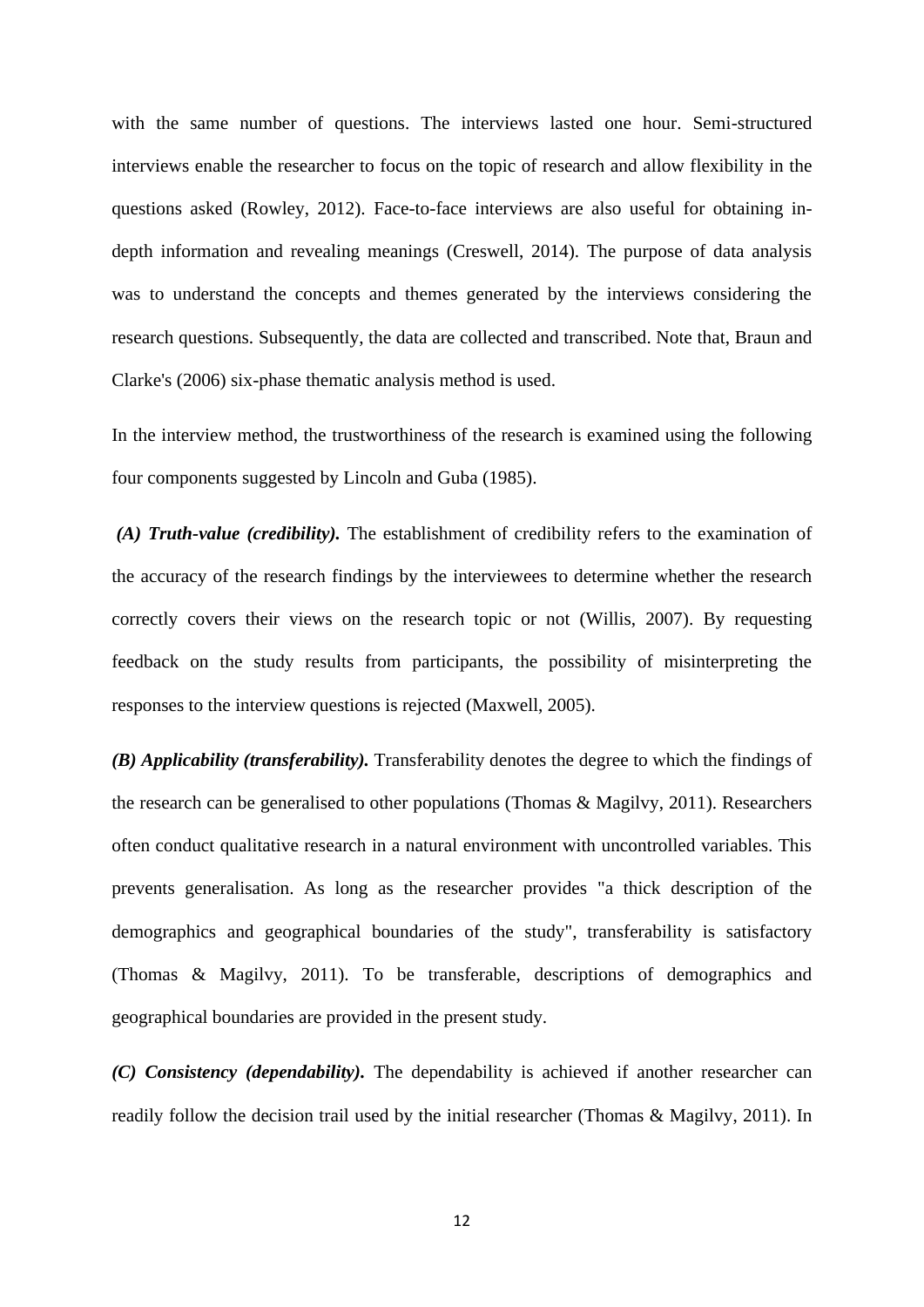the current research, in-depth descriptions of data collection and analysis are provided to achieve dependability.

*(D) Neutrality (confirmability).* If the research results are to be confirmed, all details are carefully recorded at all stages. For this purpose, the researcher re-reads, re-categorises, and re-analyses the text to ensure that nothing is lost (Krippendorff, 2004).

After the exact evaluation of data by the researchers, 25 and 19 concepts are identified and coded, respectively, during the phase of coding data obtained from the interviews with the entrepreneur and employees of the startup PGUM. Besides, 34 and 25 concepts were identified and coded, respectively, from the interviews with the entrepreneur and employees of the startup LAKLAK. The researchers then searched, reviewed, and named the themes. The following tables present the themes extracted from the interviews.

#### Please Insert Table 1 here

#### Please Insert Table 2 here

#### **Results and Implications**

The results indicate that in the studied startups, due to the small size of the company with a small number of members, HRM had no strategic role in the companies. However, HRM can have strategic or non-strategic missions. This means that there are certain frameworks to achieve some missions; however, there may be no specific frameworks in some cases.

The types of HRM missions are different in the two startups, and even within a company, the perspectives of the entrepreneurs and employees on HRM missions are different in some respects. However, both companies referred directly or indirectly to the "team" and "the importance of teamwork" when talking about the HRM missions. Although both companies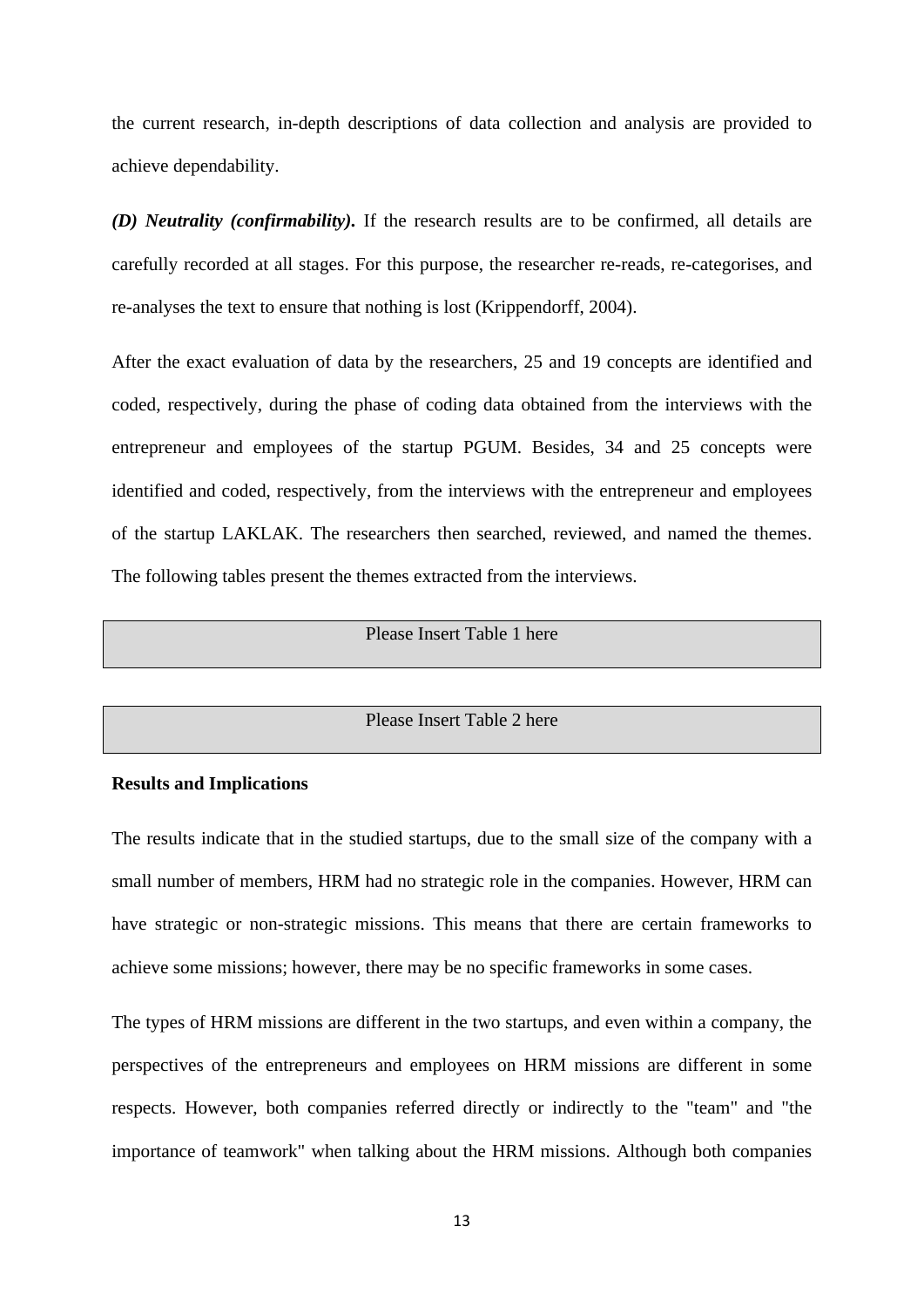emphasised the need for HRM to succeed, they pointed out that due to the financial reasons and the small number of members, HRM tasks should be under the responsibility of the entrepreneur. Yet, there were different feelings about HRM missions and the factors involved in the success of the company in the two startups. Thus, there is an ambiguous position regarding the HRM missions, meaning that the missions have not been fully clear for the entrepreneurs and employees.

In the present research, it is assumed that the reasons for the differences in HRM missions in the startups are the difference in the number of employees, business model, growth stage, funding source, or entrepreneur's work experience. In fact, in a company with few people, there are more dynamics and fewer routine procedures and specific frameworks. Therefore, due to the small number of the members of the two companies, the diversity and the number of their HRM missions are more than that of larger companies because fewer employees require usually fewer procedures. Besides, the fact that startups with small members and financial constraints cannot have a separate HRM unit and it is the responsibility of the entrepreneur.

In terms of critical success factors, both companies emphasised the importance of HRM and the characteristics of an entrepreneur such as follow-up and persistence as success factors. However, some other characteristics such as labor relations, solidarity and having a strong team also pointed out in the startup LAKLAK. In general, HRM does not include a single mission throughout the startup. HRM may have various missions, strategic or non-strategic. However, the number of the employees, the funding source, and the entrepreneur's work experience are the best reasons for the differences observed between the two startups. The results of this study are in line with the results of the study by Nascimento (2017). He noticed that startups have different HRM missions due to their dynamic and constantly changing structures.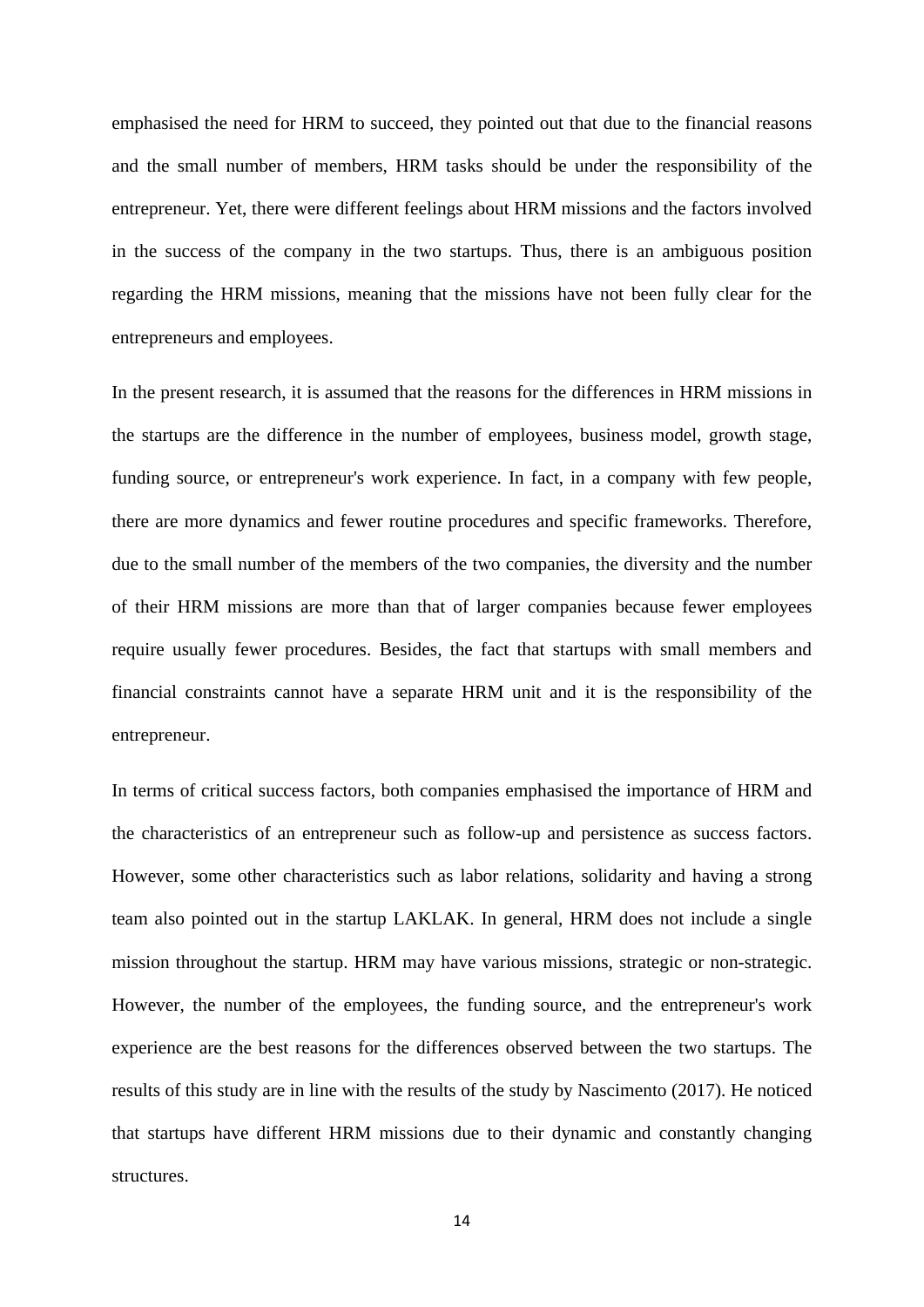It is shown that HRM practices are similar in the two companies, except for the job opportunities that were mentioned by the entrepreneur of the startup PGUM; nonetheless, not mentioned in the startup LAKLAK. Therefore, there are such practices as the organisational structure, recruitment, and selection, employee relationships, tasks and objectives, compensation and payments, working conditions, training and development, performance appraisal in both companies. Note that, the methods and tools for implementing HRM practices to increase employee satisfaction and motivation are different in some cases.

Both companies had a similar position in the organisational structure. Departments are organised less formally, working almost in "a very horizontal way". However, there is usually an entrepreneur as a group manager who ultimately makes the final decisions after taking into account others' opinions. He/she is in charge of the executive affairs such as the selection and recruitment and the HRM. This continues until the startup becomes a stable company, and as time goes on and more employees become involved in management decisions, the startups will be less dependent on their entrepreneurs.

In both companies, the task of selection and recruitment is the responsibility of the entrepreneur, and the most important criterion is the recruitment of talented individuals who have good morals and fit the team and company. These companies have not sought out experts because they believe that people can be turned into experts through training, but people's attitudes cannot be changed. Hence, they try mainly to find people whose attitudes are in line with the objectives of the company and team.

In these two startups, the intimate and friendly relationships between the employees and the entrepreneurs have had the greatest importance, and since the initial earnings are low in such companies, one of the ways to motivate and retain employees in the company is to maintain friendly labor relations and mutual understanding between the employees and managers. It is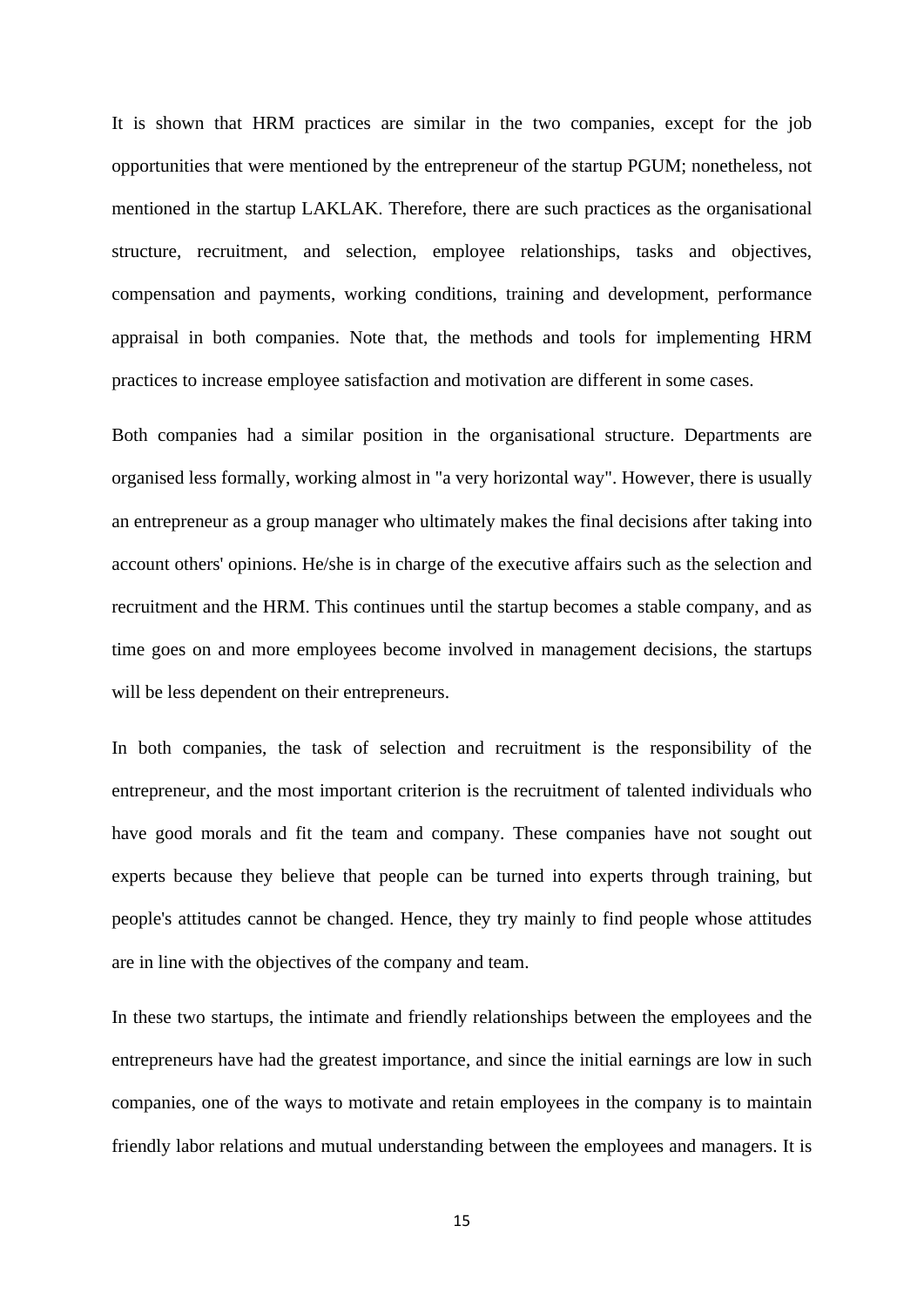very important to determine tasks and objectives in startups because the procedures are not repetitive in these companies and they are constantly changing. Therefore, the tasks and objectives should be made periodically or weekly clear to employees to allow them to feel what they are doing is useful and they do something new every day.

The compensation and payments are different in the two startups. However, it is clear that due to limited financial sources and funding by the entrepreneur, the companies increasingly focused on non-cash rewards and incentives through creating a sense of self-worth in employees. Nevertheless, the start-up PGUM uses incentive shares to retain and satisfy its employees while the startup LAKLAK uses different types of compensation, including agreed wages, dividing cash rewards among employees, and a variety of non-cash rewards.

In both startups, working conditions are flexible and clear; however, the manner of flexibility is different. For instance, in the startup LAKLAK, the employees can do their tasks by working from home, and in the startup PGUM, the work hours are reduced by half if necessary so that the employees can deal with other job opportunities. The performance appraisal is performed by the entrepreneur in both startups and it takes place in the form of providing direct and timely feedback. Both companies believe that the employees can be evaluated simply due to the small size of the company and there have not been sufficient resources and time to devote to a more formal appraisal system. Regardless of the performance appraisal system, employee appraisal is considered as a way to grow and understand better.

In startups, one person usually plays several roles. Therefore, different job opportunities are generally provided to employees. However, the startup PGUM has particularly pointed out that it provides employees with job opportunities by delegating the authority to employees to make them more social, while the startup LAKLAK has not pointed out to the creation of a

16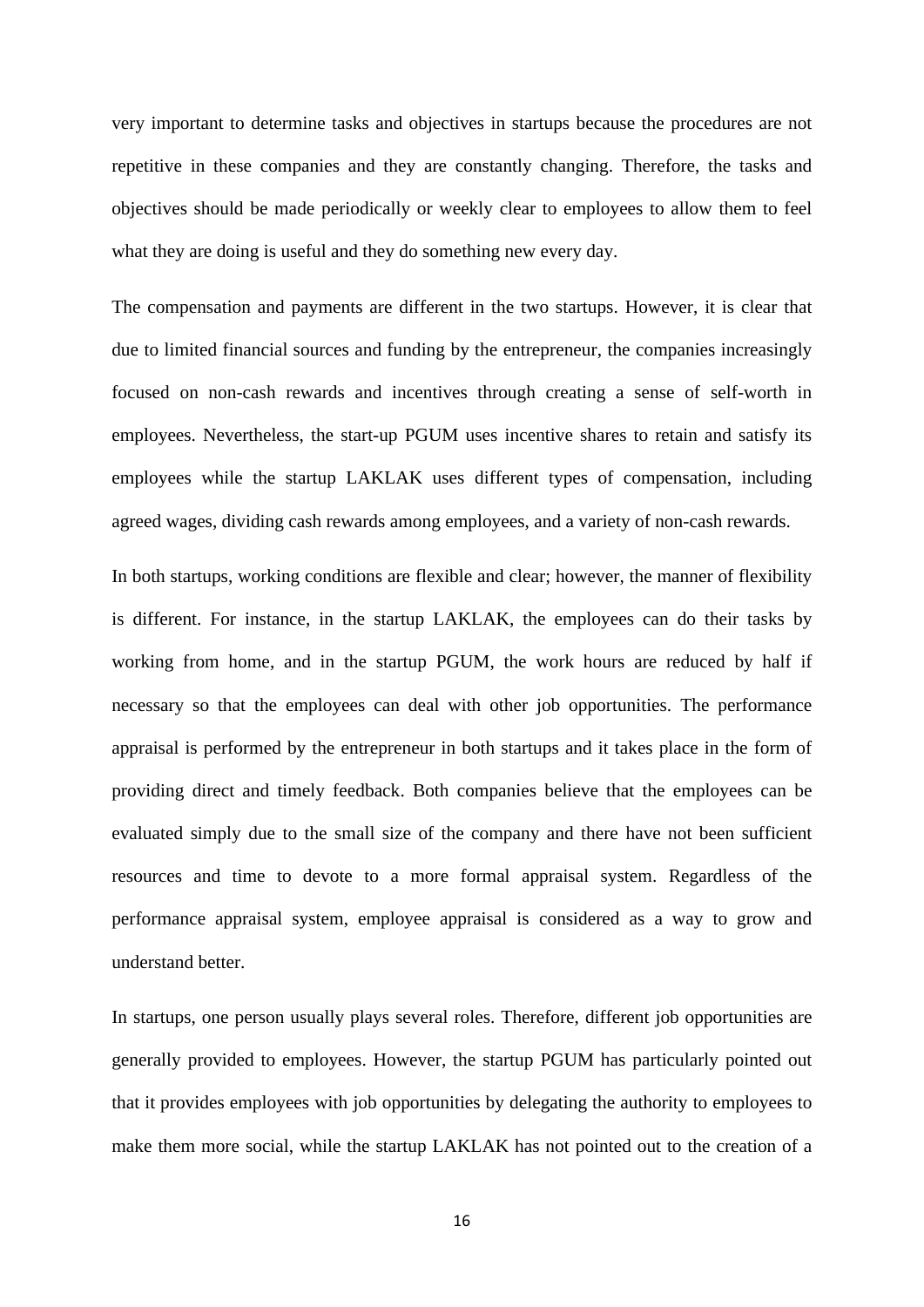specific job opportunity for employees in a specific way. During the interviews, the difference between working in a startup and a large company was a controversial issue, and it seems that these differences are intertwined and shaped HRM practices. In large companies, procedures are repetitive and routine, tasks are centralised and related to specific jobs, and standardisation is used to avoid losing control and to be responsible and accountable. In the case of companies with large size, standardisation is considered as an essential and natural phenomenon.

Accordingly, startups are distinguished from large corporations in terms of work culture (Rezaei et al 2020). Friendly relationships, growth, and empathy in startups cause the works are implemented mostly in the form of teamwork. The emphasis on creativity and innovation makes employees act through their initiatives. However, tasks and objectives are communicated to employees and doing unforeseen tasks makes them feel that their work is not senseless. Startups recognise the fact that their employees start work with less capital and less income than large companies.

Theoretically speaking, the results of the present study are in agreement with those obtained from the study by Nascimento (2017), Hassan (2016), Abdullah et al. (2009). The results of Nascimento's research showed that recruitment, performance appraisal, working conditions, job design, and training were implemented in startups. The results of the research by Hassan demonstrated that compensation, career planning, performance appraisal, training, and employee involvement had a positive impact on employee's performance. The results obtained from the study by Abdullah showed that training and development, teamwork, compensation/incentives, HR planning, performance appraisal, and employee security had a positive and significant influence on business performance. It can be concluded that the strategic HRM is not required for the success and growth of the startups (which were companies with a small number of members in our study), and employees can be motivated,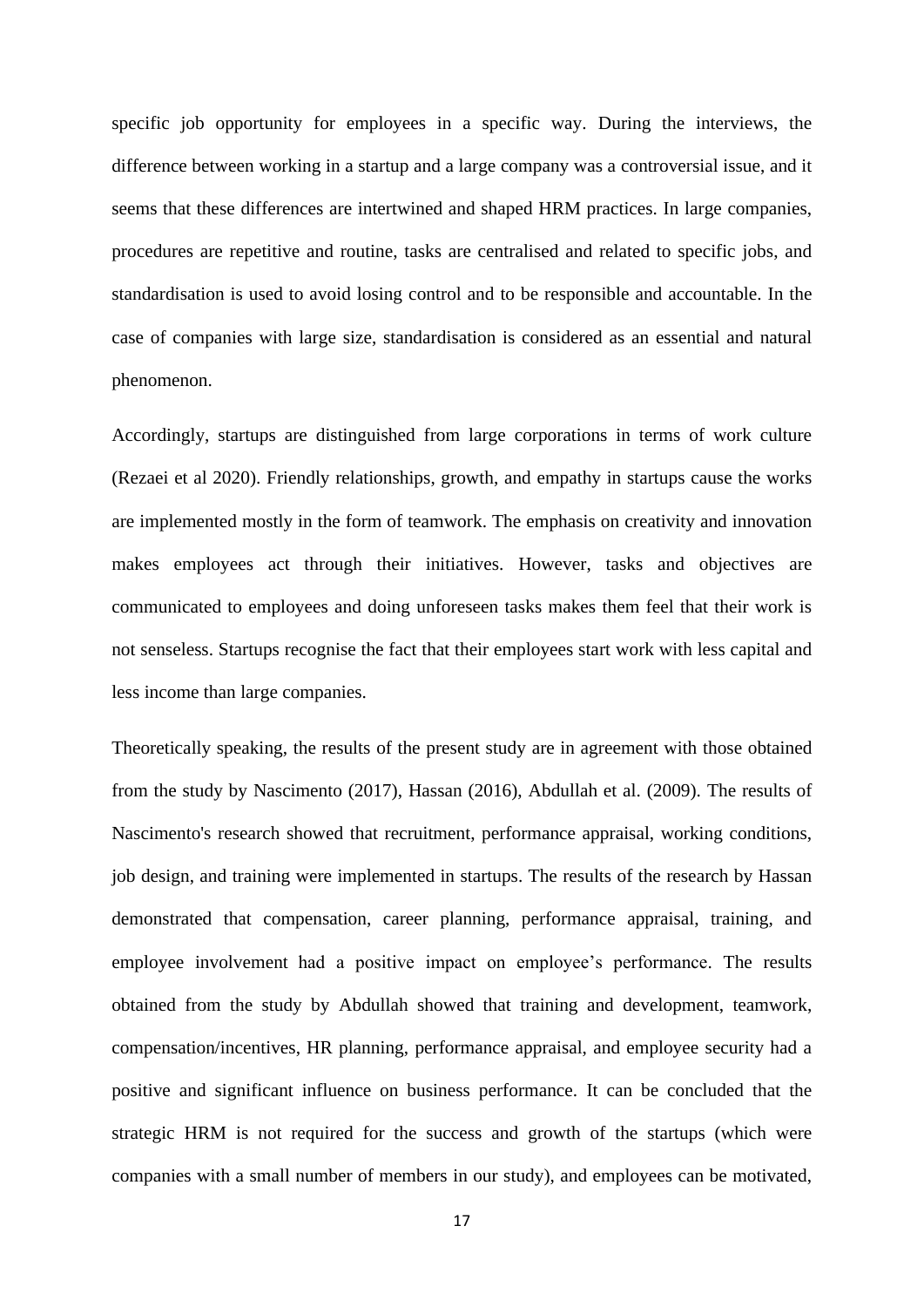satisfied, and productive using HRM practices that fit their needs. Besides, HRM may not have a strategic role; however, it may have a strategic mission.

Practically speaking, HRM practices in startups focus on recruitment and selection, performance appraisal, working conditions, employee relationships and career planning, compensation and payments, organisational structure, job opportunities, training, and development. Nonetheless, in this study, both startups have included the same HRM practices, and the tools for implementing them are similar in both companies, except for some cases, such as compensation and payments. However, the results have shown that the level of HRM practices implemented in the companies is not understood equally by entrepreneurs and employees. Entrepreneurs and employees generally had different perspectives, from differences in the types of HRM missions to differences in the ranking of HRM practices implemented in the company.

#### **Conclusion**

The purpose of the present study was to investigate the role of human resource management (HRM) in the growth of startups. Accordingly, the missions and practices of HRM in startups were identified from the perspective of entrepreneurs and employees. A multiple case study approach was used by focusing on two startups in Iran. Moreover, the data were collected by interviewing one entrepreneur and 4 employees in each company. Besides, qualitative data were analysed using thematic analysis. Results demonstrated the various types of HRM missions and practices in startups and reflect different perspectives of entrepreneurs and employees of human resources management in these companies. Some conclusions and limitations relating to this research are described as follows.

Managers of startups are recommended to communicate the important missions and objectives of the company to their employees, to set specific frameworks when a certain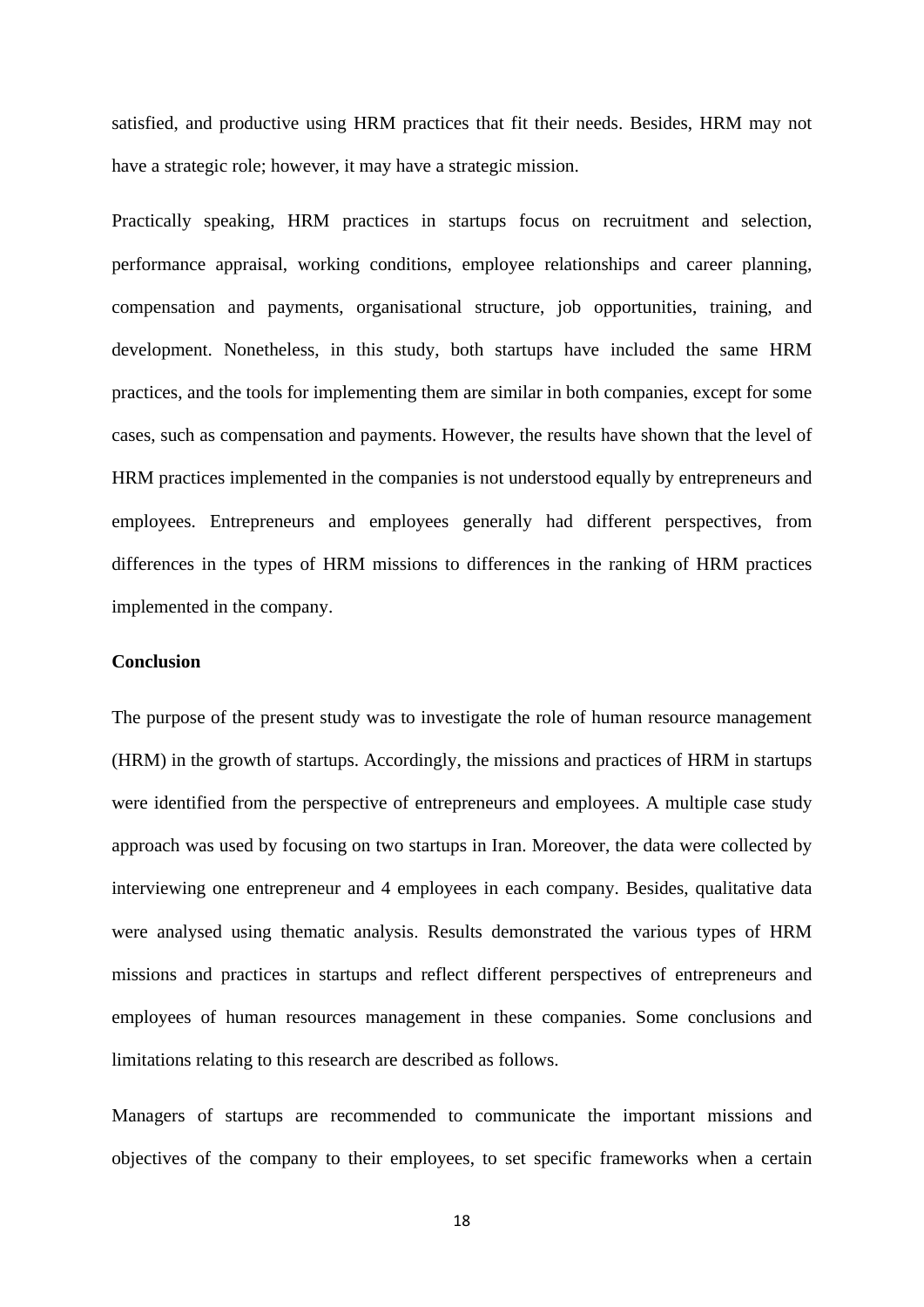framework is needed to achieve the objectives and missions and to delegate authority to employees in cases where the employees' creativity, innovation, and freedom of action are needed to achieve the objectives. Moreover, managers of startups are recommended to identify the HRM practices required for the growth and development of their business considering the number of their employees, the type of their activities, and the type of funding. Furthermore, it is proposed to consult with their employees on how and by which methods the level of these practices can be raised because the reason for the differences in the views of employees and entrepreneurs on HRM practices is the difference between the tools and methods that raise or reduce the level of practices. On the other hand, managers are recommended to identify their employees' views of what motivates and satisfies them to raise the level of practices, and not to act only based on their viewpoints because practices that are considered by the entrepreneurs to have a great impact on employee satisfaction may not necessarily increase the satisfaction. Entrepreneurs may work for a long time without income for the internal reasons to help to the growth of their business, but employees need more external incentives. Therefore, managers are recommended to consult directly with employees about the various practices that motivate them to provide external incentives for employees to stay in the company.

Due to the time constraints and limited participation of startups in the interviews, this study was conducted on only two startups. Therefore, the scope of research is limited and the results may not be generalisable to other conditions, situations, and domains. There are many differences between startups from different areas of activity. Additionally, there are always different cause-and-effect relationships in studies related to HRM that limit the conclusions. Therefore, the study of HRM in startups with their specific complexities and fields of activity requires that the researcher focus deeply on specific findings. In qualitative research, the researcher's assumptions and decisions may compromise the results of the research.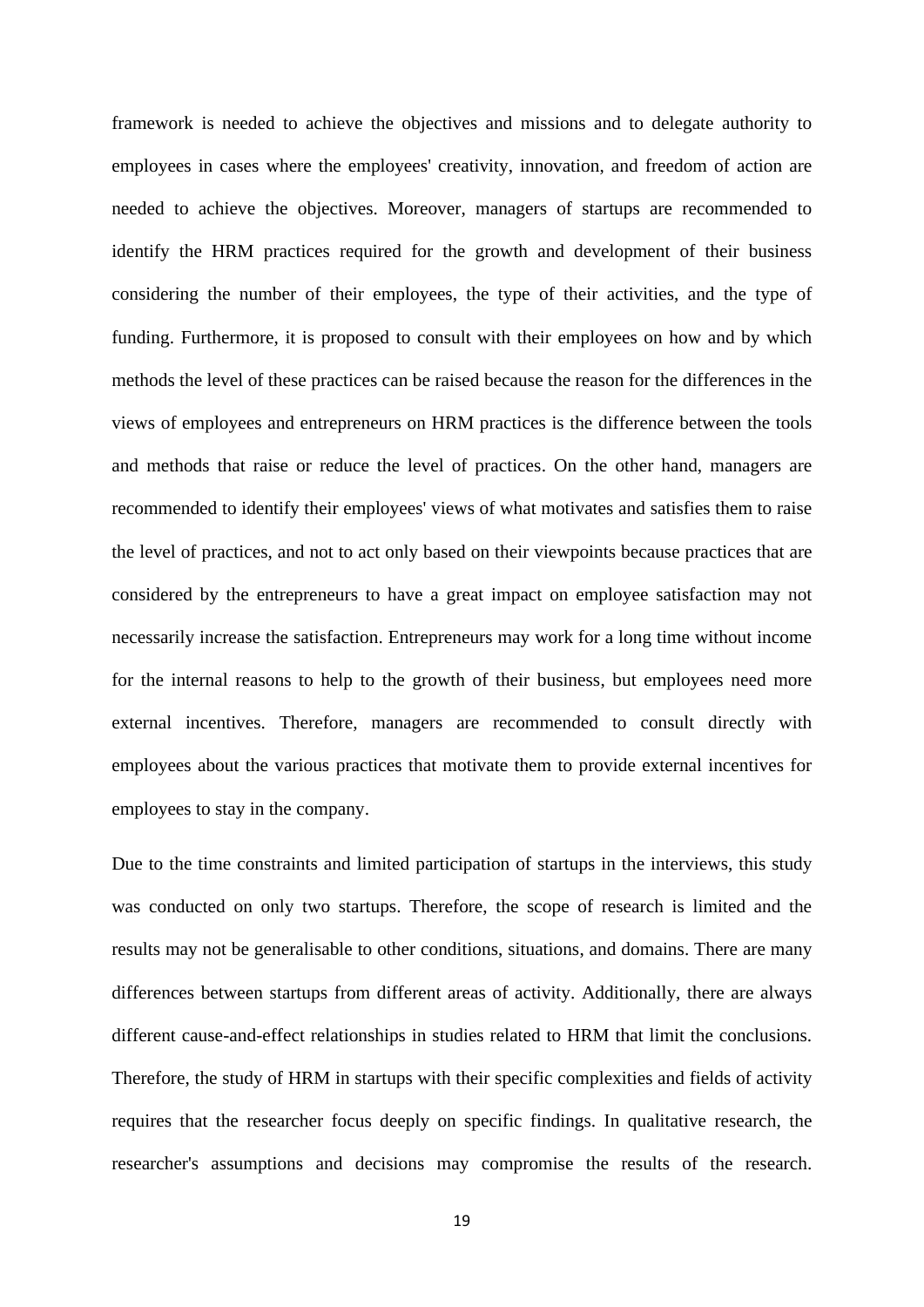Therefore, the bias of the researcher can be considered as one of the limitations. The researcher's experience and understanding of basic theories related to the research influence the identification of patterns and the explanation of concepts. Of course, in the present study, the researchers tried to act without bias as much as possible.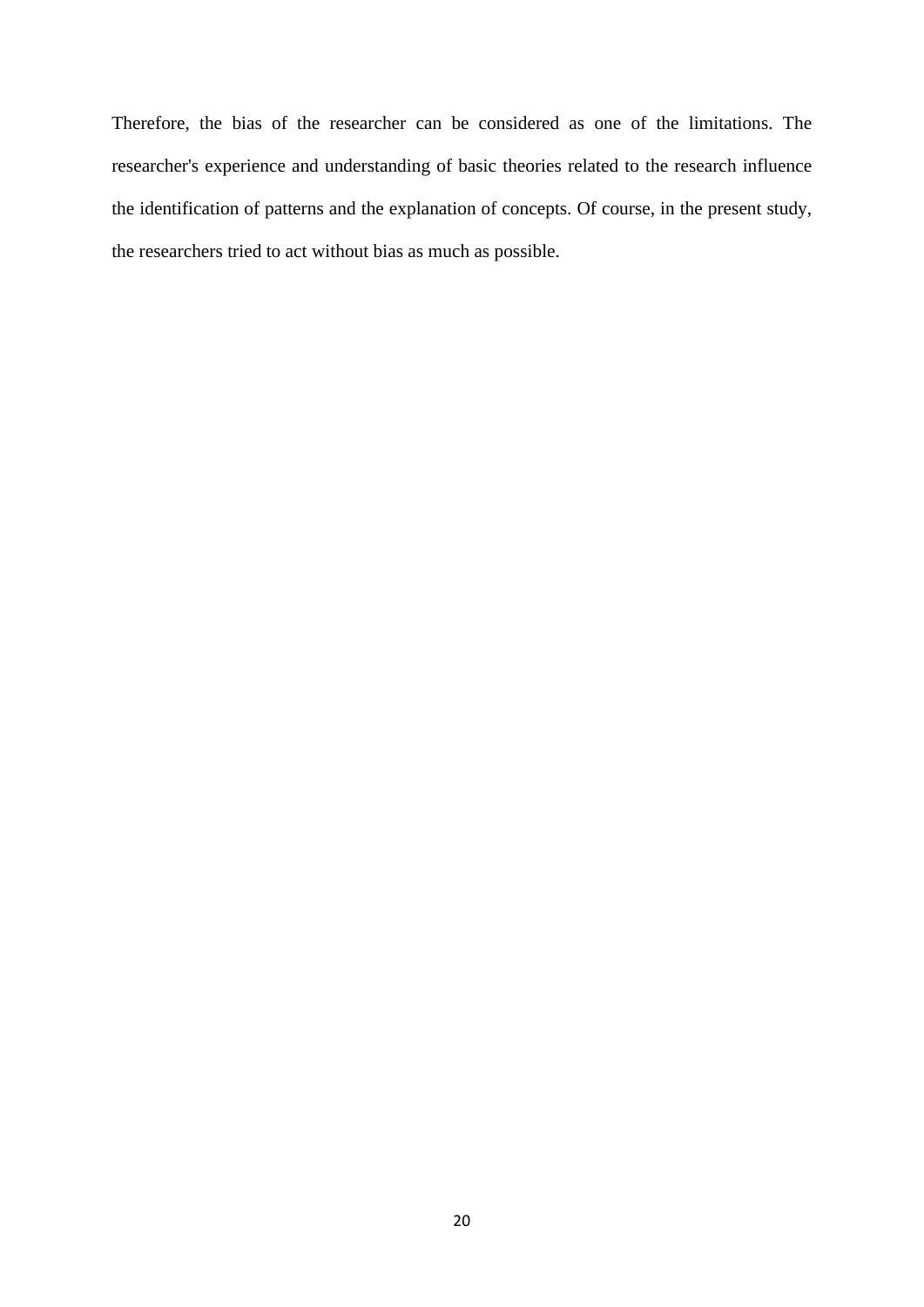### **References**

- Abduli, S. (2013). Effective human resource management in small and medium-sized enterprises in the Republic of Macedonia. *International Journal of Academic Research in Economics and Management Sciences*, *2*(2), 169-183.
- Abdullah, Z., Ahsan, N., & Alam, S. S. (2009). The effect of human resource management practices on business performance among private companies in Malaysia. *International Journal of Business and Management*, *4*(6), 65-72.
- Akula, S. C. (2015). The Influence of Social Media Platforms for Startups. *J Mass Communicate Journalism*, *5*, 264.
- Baker, S. E., & Edwards, R. (2012). How many qualitative interviews is enough. Unpublished

82 discussion paper. Retrieved from NCRM.

- Baron, J. N., & Hannan, M. T. (2002). Organizational blueprints for success in high-tech start-ups: Lessons from the Stanford project on emerging companies. *California Management Review*, *44*(3), 8-36.
- Beheshti, M., Mahdiraji, H. A., & Zavadskas, E. K. (2016). Strategy portfolio optimisation: A copras g-modm hybrid approach. *Transformations in Business and Economics*, *15*(3C), 500-519.
- Blank, S. (2014). Why companies are not startups. *Retrieved May 20*, 2015. Available at: https://steveblank.com/2014/03/04/why-companies-are-not-startups/ [Accessed 14 Dec.2016].
- Blau, P. M. (1970). A formal theory of differentiation in organizations. *American sociological review*, 201-218.
- Brewster, C. (2017). The integration of human resource management and corporate strategy. *Policy and practice in European human resource management* (pp. 22-35). Routledge.
- Braun, V., & Clarke, V. (2006). Using thematic analysis in psychology. *Qualitative research in psychology*, *3*(2), 77-101.
- Buller, P. F., & McEvoy, G. M. (2012). Strategy, human resource management, and performance: Sharpening line of sight. *Human resource management review*, *22*(1), 43-56.
- Burton, M. D., Fairlie, R. W., & Siegel, D. (2019). Introduction to a special issue on entrepreneurship and employment: Connecting labor market institutions, corporate demography, and human resource management practices. *ILR Review*, *72*(5), 1050- 1064.
- Cele, N. (2005). Effective schools operating with amazing (dis) grace of human resources strategy, policy and practice: A South African case. *International Journal of Leadership in education*, *8*(3), 223-236.
- Colombo, M. G., & Piva, E. (2008). Strengths and weaknesses of academic startups: a conceptual model. *IEEE Transactions on Engineering Management*, *55*(1), 37-49.
- Creswell, J. W., & Creswell, J. D. (2017). *Research design: Qualitative, quantitative, and mixed methods approach*. Sage publications.
- Dana, L.-P. (2017). International entrepreneurship research: how it evolved and directions for the future. International Journal of Entrepreneurship and Small Business, 30(4), 477– 489.
- Dana, L.-P., Grandinetti, R., & Mason, M. C. (2016). International entrepreneurship, export planning and export performance: evidence from a sample of winemaking SMEs.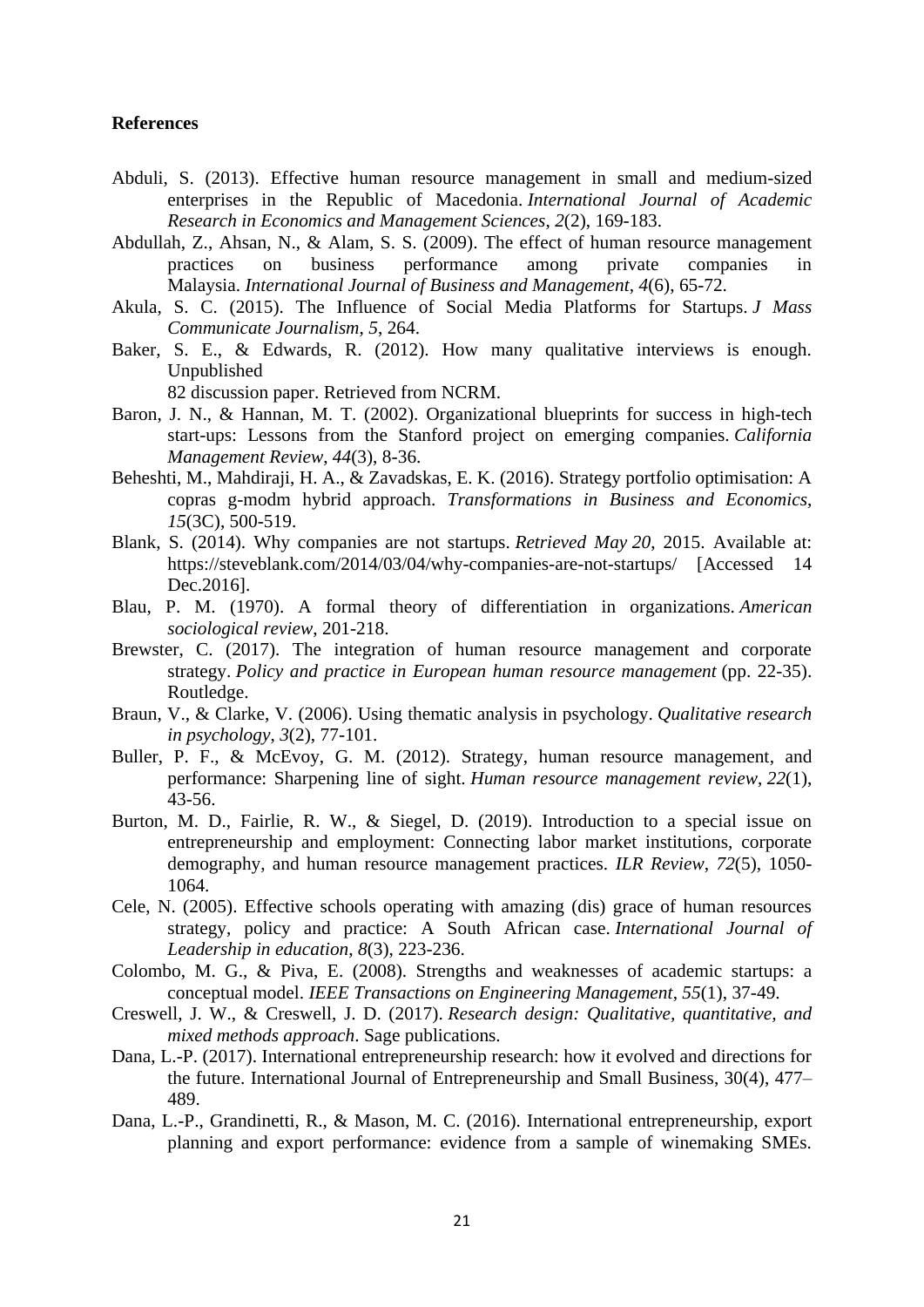International Journal of Entrepreneurship and Small Business, 29(4), 602. https://doi.org/10.1504/IJESB.2016.079965

- Dana, L.-P., Grimwood, S., & William, G. (2009a). Export Incentives and International Entrepreneurship in New Zealand Firms. Journal of International Business and Entrepreneurship Development,  $4(1/2)$ ,  $1-21$ . https://doi.org/10.5367/000000006775870497
- Dana, L.-P., Hamilton, R. T., & Wick, K. (2009b). Deciding to export: An exploratory study of Singaporean entrepreneurs. Journal of International Entrepreneurship, 7(2), 79–87. https://doi.org/10.1007/s10843-008-0032-8
- Dana, L.-P., & Wright, R. W. (2009). International entrepreneurship: research priorities for the future. International Journal of Globalisation and Small Business, 3(1), 90–134. https://doi.org/10.1504/IJGSB.2009.021572
- Devine, R. A., Molina‐Sieiro, G., Holmes Jr., R. M., & Terjesen, S. A. (2019). Female‐Led high-growth: Examining the role of human and financial resource management. *Journal of Small Business Management*, *57*(1), 81-109.
- Dinesh, K. K., & Sushil. (2019). Strategic innovation factors in startups: results of a crosscase analysis of Indian startups. *Journal for Global Business Advancement*, *12*(3), 449-470.
- Garousi Mokhtarzadeh, N., Amoozad Mahdiraji, H., Jafari-Sadeghi, V., Soltani, A., & Abbasi Kamardi, A. (2020). A product-technology portfolio alignment approach for food industry: A multi-criteria decision making with z-numbers. British Food Journal. https://doi.org/10.1108/BFJ-02-2020-0115
- Gering, J., & Conner, J. (2002). A strategic approach to employee retention. *Healthcare Financial Management*, *56*(11), 40-44.
- Gillham, B. (2005). *Research Interviewing: The range of techniques: A practical guide*. McGraw-Hill Education (UK).
- Hajiagha, S. H. R., Mahdiraji, H. A., & Hashemi, S. S. (2013). Multi‐objective linear programming with interval coefficients. *Kybernetes.*
- Hajiagha, S. H. R., Hashemi, S. S., Mahdiraji, H. A., & Azaddel, J. (2015). Multi-period data envelopment analysis based on Chebyshev inequality bounds. *Expert Systems with Applications*, *42*(21), 7759-7767.
- Hajiagha, S. H. R., Mahdiraji, H. A., Tavana, M., & Hashemi, S. S. (2018). A novel common set of weights method for multi-period efficiency measurement using mean-variance criteria. *Measurement*, *129*, 569-581
- Harel, G. H., & Tzafrir, S. S. (1999). The effect of human resource management practices on the perceptions of organizational and market performance of the firm. *Human Resource Management: Published in Cooperation with the School of Business Administration, The University of Michigan and in alliance with the Society of Human Resources Management*, *38*(3), 185-199.
- Hassan, S. (2016). Impact of HRM practices on employee's performance. *International Journal of Academic Research in Accounting, Finance and Management Sciences*, *6*(1), 15-22.
- Jack, S., Hyman, J., & Osborne, F. (2006). Small entrepreneurial ventures culture, change and the impact on HRM: A critical review. *Human Resource Management*  Review, 16(4), 456-466.
- Jafari-Sadeghi, V., Kimiagari, S., & Biancone, P. P. (2019). Level of education and knowledge, foresight competency and international entrepreneurship: A study of human capital determinants in the European countries. European Business Review, 32(1), 46-68. https://doi.org/10.1108/EBR-05-2018-0098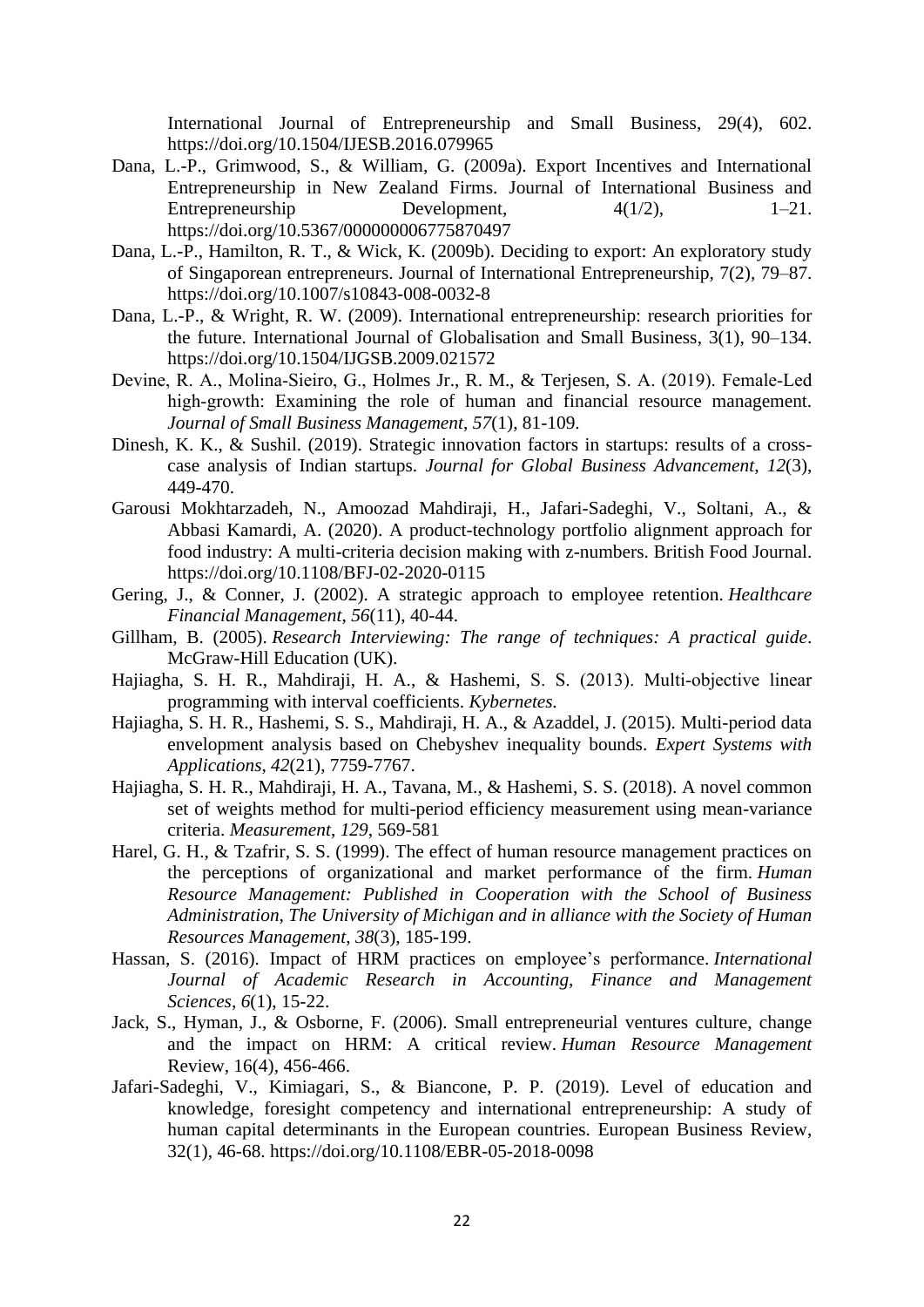- Jafari-Sadeghi, V. (2020). The motivational factors of business venturing: Opportunity versus necessity? A gendered perspective on European countries. Journal of Business Research. 113(May 2020), 279-289. https://doi.org/10.1016/j.jbusres.2019.09.058
- Jafari-Sadeghi, V., Dutta, D. K., Ferraris, A., & Del Giudice, M. (2020a). Internationalisation business processes in an under-supported policy contexts: evidence from Italian SMEs. Business Process Management Journal. https://doi.org/10.1108/BPMJ-03- 2019-0141
- Jafari-Sadeghi, V., Nkongolo-Bakenda, J-M., Dana, L-P., Anderson, R. B., & Biancone, P. P. (2020b). Home Country Institutional Context and Entrepreneurial Internationalization: The Significance of Human Capital Attributes. Journal of International Entrepreneurship. https://doi.org/10.1007/s10843-019-00264-1
- Khan, Z. (2017). Right from the startup: essential HRM for start-ups & early-stage companies, Published by NuBooks, an imprint of Oak Tree Press, Ireland.
- Krippendorff, K. (2004). Content analysis: An introduction to its methodology Thousand Oaks. *Calif.: Sage*.
- Kunampurat Paul, A., & Nithila Vincent, T. (2018). [Employee motivation and retention:](http://www.ijcrt.org/papers/IJCRT1802267.pdf)  [issues and challenges in a startup, International Journal of Creative Research](http://www.ijcrt.org/papers/IJCRT1802267.pdf)  [Thoughts, Volume 6, Issue 1, 2050-2056](http://www.ijcrt.org/papers/IJCRT1802267.pdf)
- Kvale, S. (2009). Den kvalitativa forskningsintervjun (1997). *Lund: Studentlitteratur*.
- Leedy, P., & Ormrod, J. (2005). Practical research: Planning and design. Columbus, OH Pearson Prentice Hall.
- Lee, T. W., Hom, P., Eberly, M., & Li, J. (2017). Managing employee retention and turnover with 21st-century ideas. *Organizational Dynamics*. Available at: [http://www.sciencedirect.com/science/article/pii/S0090261617301833. \[](http://www.sciencedirect.com/science/article/pii/S0090261617301833.)Accessed 26/9/17]
- Mahdiraji, H. A., Kazimieras Zavadskas, E., Kazeminia, A., & Abbasi Kamardi, A. (2019a). Marketing strategies evaluation based on big data analysis: a CLUSTERING-MCDM approach. *Economic research-Ekonomska istraživanja*, *32*(1), 2882-2892.
- Mahdiraji, H. A., Mokhtarzadeh, N. G., Shateri, H., & Beheshti, M. (2019b). A Comparison Of Buyback, Rebate And Flexible Contracts In A Seller-Buyer Supply Chain. *Transformations in Business & Economics*, 18(1).
- Mariappanadar, S. (2003). Sustainable human resource strategy: The sustainable and unsustainable dilemmas of retrenchment. *International Journal of Social Economics*, *30*(8), 906-923.
- Maxwell, J. A. (2012). *Qualitative research design: An interactive approach* (Vol. 41). Sage publications.
- Maykut, p., & Morehouse, R. (1994). *Beginning qualitative research: A philosophical and practical guide*. Routledge.
- Mahmoudi, M., Mahdiraji, H. A., Jafarnejad, A., & Safari, H. (2019). Dynamic prioritization of equipment and critical failure modes. *Kybernetes,* 48 (9), 1913-1941.
- Mokhtarzadeh, N. G., Mahdiraji, H. A., Beheshti, M., & Zavadskas, E. K. (2018). A novel hybrid approach for technology selection in the information technology industry. *Technologies*, *6*(1), 34.
- Mokhtarzadeh, N., Amoozad Mahdiraji, H., Jafarpanah, I., Jafari-Sadeghi, V., & Cardinali, S. (2020). Investigating the impact of networking capability on firm innovation performance: using the resource-action-performance framework. Journal of Intellectual Capital. https://doi.org/10.1108/JIC-01-2020-0005
- Nascimento, C. (2017). *What is the role of Human Resource Management in growing startups?* (Doctoral dissertation).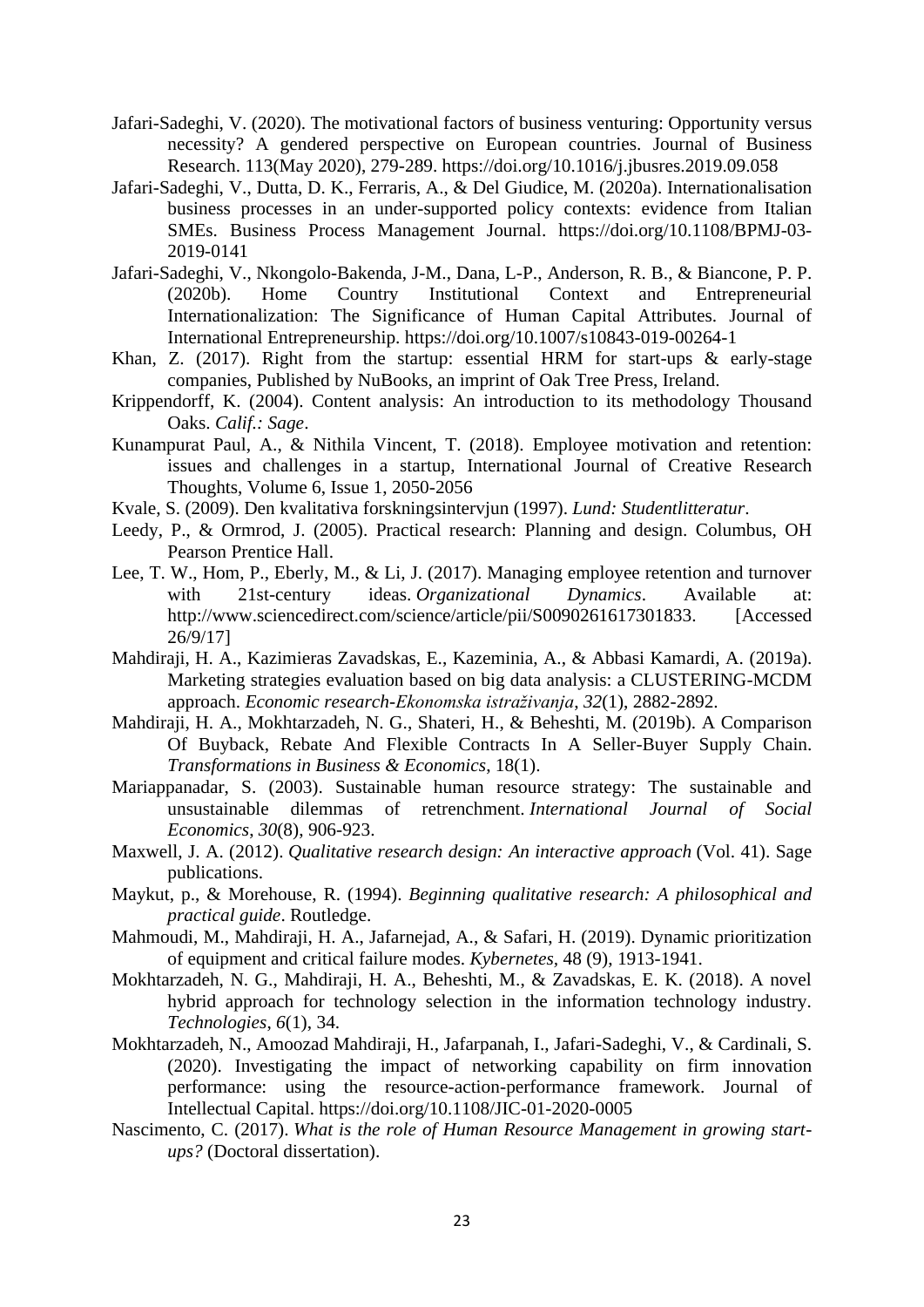Orakwue, A., & Iguisi, O. (2020). Conceptualizing entrepreneurship in human resource management. *International Journal of Research in Business and Social Science (2147-4478)*, *9*(3), 85-93.

- Pearce, P. F., Christian, B. J., Smith, S. L., & Vance, D. E. (2014). Research methods for graduate students: A practical framework to guide teachers and learners. *Journal of the American Association of Nurse Practitioners*, *26*(1), 19-31.
- Rezaei, M., Jafari-Sadeghi, V., & Bresciani, S. (2020). What drives the process of knowledge management in a cross-cultural setting: The impact of social capital? European Business Review. 32(3), 485-511. https://doi.org/10.1108/EBR-06-2019-0127
- Ries, E. (2011). The lean startup: How today's entrepreneurs use continuous innovation to create radically successful businesses. Crown Books.
- Robehmed, N. (2013). What is a startup? [Online] Forbes. Available at: https://www.forbes.com/sites/natalierobehmed/2013/12/16/what-is-astartup/#23b1d7d14044 [Accessed 14 Dec. 2016].
- Rojanapuwadol, S. (2012). Development of HRM Development of HRM Practices in SMEs A Case Study from the Founders and CEOs' Point of View.
- Rowley, J. (2012). Conducting research interviews. *The management research review*, *35*(3/4), 260-271.
- Rutherford, M. W., Buller, P. F., & McMullen, P. R. (2003). Human resource management problems over the life cycle of small to medium‐sized firms. *Human Resource Management: Published in Cooperation with the School of Business Administration, The University of Michigan and in alliance with the Society of Human Resources Management*, *42*(4), 321-335.
- Sadeghi, V. J., & Biancone, P. P. (2018). How micro, small and medium-sized enterprises are driven outward the superior international trade performance? A multidimensional study on Italian food sector. Research in International Business and Finance, 45, 597- 606. https://doi.org/10.1016/j.ribaf.2017.07.136
- Sadeghi, V. J., Biancone, P. P., Anderson, R. B., & Nkongolo-Bakenda, J-M. (2019a). International entrepreneurship by particular people 'on their own terms': a study on the universal characteristics of entrepreneurs in evolving economies. International Journal of Entrepreneurship and Small Business, 37(2), 288-308. https://doi.org/10.1504/ijesb.2019.100109
- Sadeghi, V. J., Nkongolo-Bakenda, J-M., Anderson, R. B., & Dana, L-P. (2019b). An institution-based view of international entrepreneurship: A comparison of contextbased and universal determinants in developing and economically advanced countries. International Business Review, 28(6), [101588]. https://doi.org/10.1016/j.ibusrev.2019.101588
- Salamzadeh, A., & Kawamorita Kesim, H. (2015). Startup companies: Life cycle and challenges. In *4th International conference on employment, education, and entrepreneurship (EEE), Belgrade, Serbia*.
- Steven, P. K., Anthony, J. R., Mark, A. H., & Brian, E. B. (1999). Strategic human resource management at Sears. *Human Resource Management*, 38(4), 329–338
- Stewart, G. L., & Brown, K. G. (2009). Human Resource Management; linking Strategy to Practise, New York, John Wiley&Sons.
- Sukumar, A., Jafari-Sadeghi, V., Garcia-Perez, A., & Dutta, D. K. (2020). The potential link between corporate innovations and corporate competitiveness: Evidence from IT firms in the UK. Journal of Knowledge Management. https://doi.org/10.1108/JKM-10-2019-0590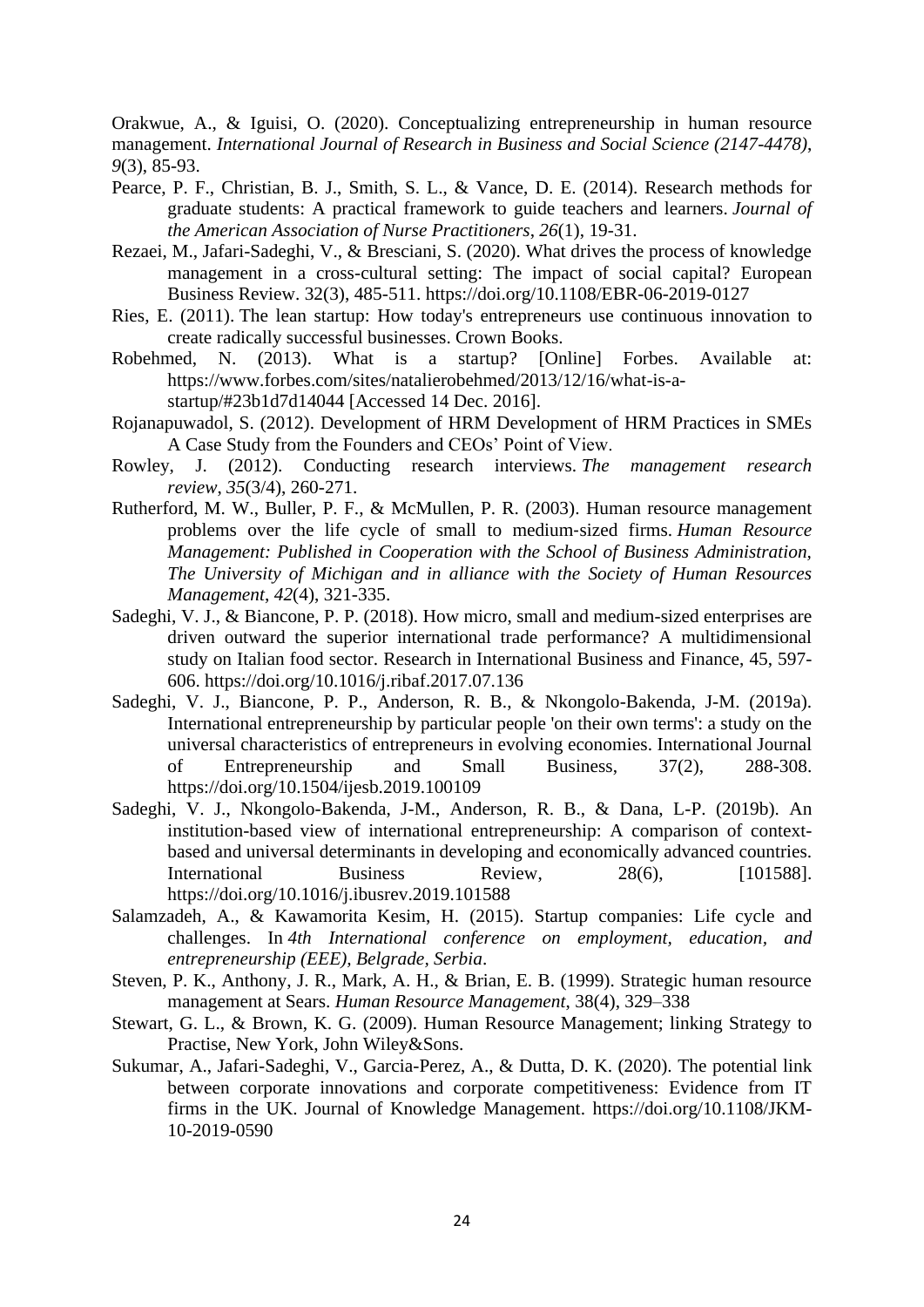- Taghavifard, M. T., Amoozad Mahdiraji, H., Alibakhshi, A. M., Zavadskas, E. K., & Bausys, R. (2018). An extension of fuzzy SWOT analysis: An application to information technology. *Information*, *9*(3), 46.
- Tyson, S. (1997). Human resource strategy: a process for managing the contribution of HRM to organizational performance. *International Journal of Human Resource Management*, *8*(3), 277-290.
- Nagaraj, N. (2019). Employee Engagement and Relationship Practices in Start-up organizations. *International Research Journal of Multidisciplinary Studies*, *5*(3).
- Wright, P. M., & Gardner, T. M. (2003). The human resource-firm performance relationship: methodological and theoretical challenges. *The New Workplace: A Guide to the Human Impact of Modern Working Practices, Wiley, Chichester*.
- Willis, J. W., Jost, M., & Nilakanta, R. (2007). *Foundations of qualitative research: Interpretive and critical approaches*. Sage.
- Yin, R. K. (2003). Case Study Research: Design and Methods (rd edition).Sage publications. <https://www.eghtesadonline.com/>
- Yin, R.K. (2011). *Qualitative research from start to finish.* New York, NY: Guilford Press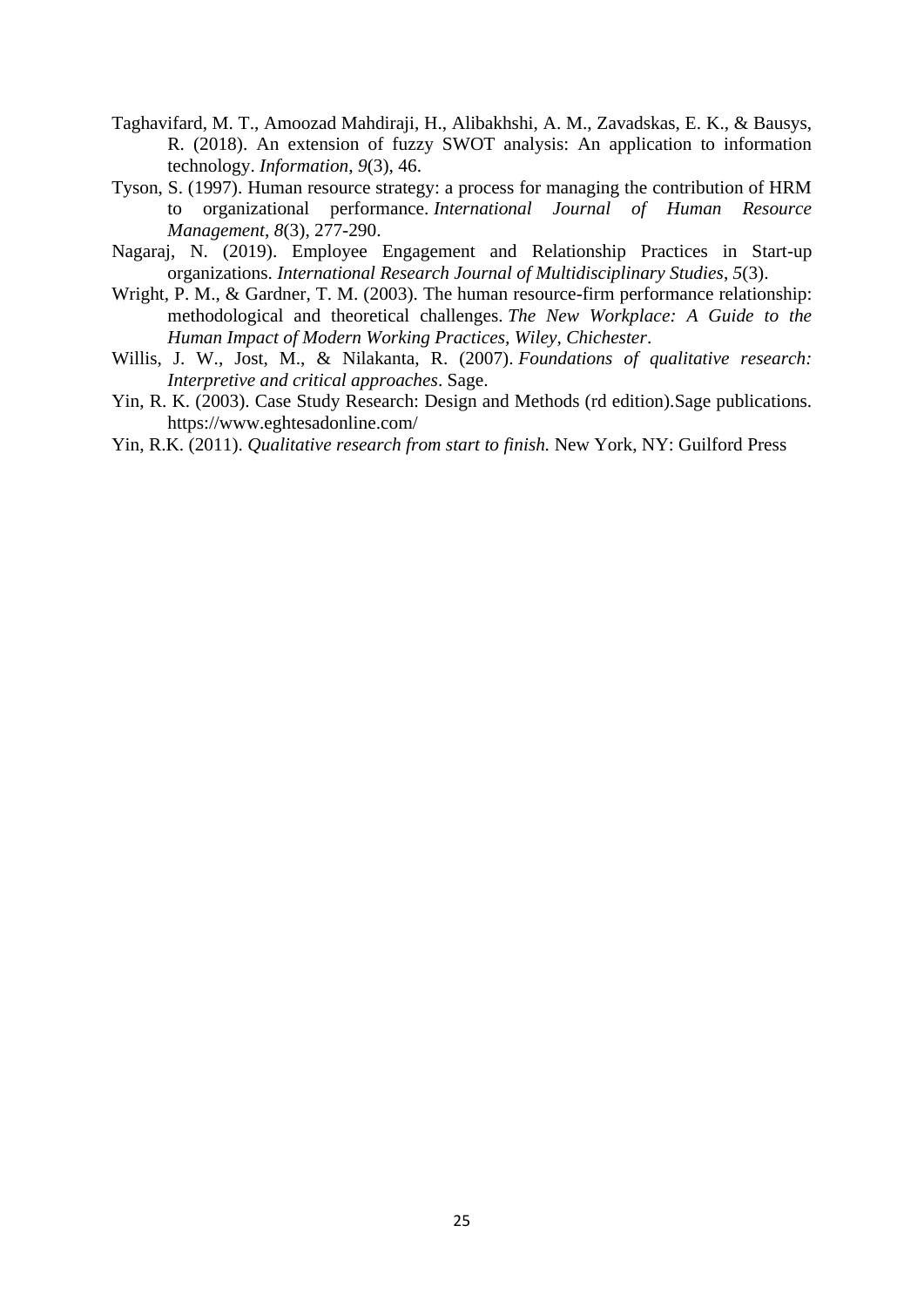| <b>Theme</b>                      | concept       |                                                                                                                                           |                                                                                                    |  |
|-----------------------------------|---------------|-------------------------------------------------------------------------------------------------------------------------------------------|----------------------------------------------------------------------------------------------------|--|
|                                   | startup       | Entrepreneur's response                                                                                                                   | Employees' response                                                                                |  |
| Theme 1. Types of HRM<br>missions | <b>PGUM</b>   | - the growth of the expertise of<br>the employees<br>- common objective<br>- identifying the strengths and<br>weaknesses of the employees | - common objective<br>- coherent team<br>- motivated team<br>- creating value through<br>employees |  |
|                                   | <b>LAKLAK</b> | - building a common dream<br>- foresight                                                                                                  | - teamwork<br>- innovation and creativity                                                          |  |
| Theme 2. Success factors          | <b>PGUM</b>   | $\overline{\phantom{a}}$                                                                                                                  | - follow-up by management<br>- persistence by management<br>- management cohesion                  |  |
|                                   | LAKLAK        | - dream building<br>- strong software team<br>- solidarity                                                                                | - labor relations<br>- sustainability of the<br>entrepreneurs                                      |  |

**Table 1.** Themes extracted from the answers of participants to question 1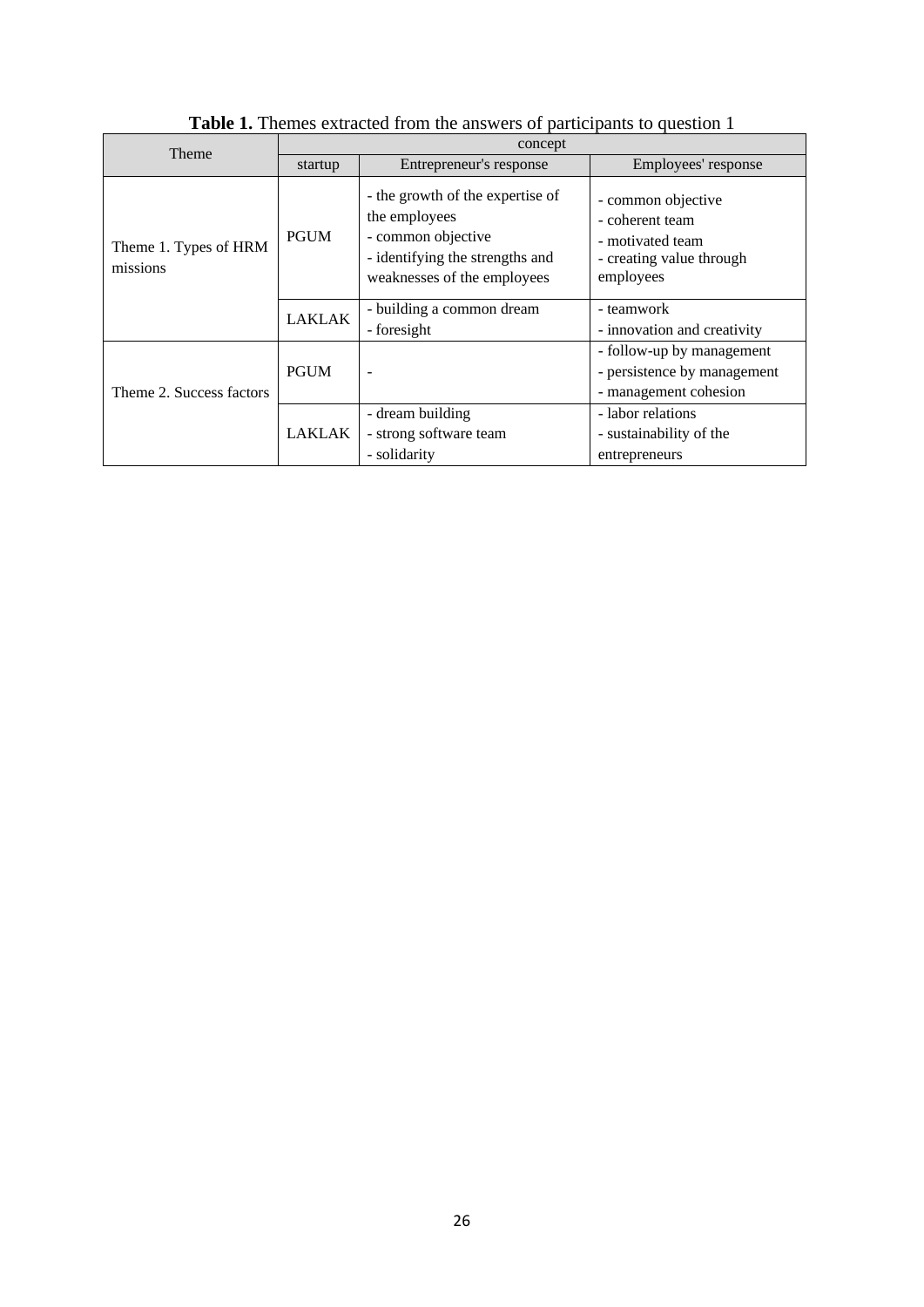| Theme                                 | concept       |                                                                                                                                                                     |                                                                                                                                                    |  |
|---------------------------------------|---------------|---------------------------------------------------------------------------------------------------------------------------------------------------------------------|----------------------------------------------------------------------------------------------------------------------------------------------------|--|
|                                       | startup       | Entrepreneur's response                                                                                                                                             | Employees' response                                                                                                                                |  |
| Theme 1. Compensation<br>and Payments | <b>PGUM</b>   | - Incentive shares                                                                                                                                                  | - Incentive shares                                                                                                                                 |  |
|                                       | <b>LAKLAK</b> | - agreed payments<br>- dividing bonuses among<br>employees<br>- paying employees                                                                                    | - agreed wages and benefits<br>- non-cash rewards like<br>recreations<br>- financial facilities<br>- promising a better future                     |  |
| Theme 2. organisational<br>structure  | <b>PGUM</b>   | - HRM is not considered as a<br>separate unit<br>- the entrepreneur as the HR<br>manager                                                                            |                                                                                                                                                    |  |
|                                       | <b>LAKLAK</b> | - no hierarchy<br>- dynamic structure<br>- the entrepreneur plays the role of<br>recruiting employees<br>- other entrepreneurs as decision-<br>makers               | - multiple roles of one person<br>in the organisation<br>- manager of the company is<br>responsible for human<br>resources management              |  |
| Theme 3, selection and<br>recruitment | <b>PGUM</b>   | - the employed people must fit<br>with the company team<br>- behavior and ethics are important                                                                      |                                                                                                                                                    |  |
|                                       | <b>LAKLAK</b> | - attracting talented and adherent<br>people<br>- ethics as the basis of employment<br>- the individual's fitness with the<br>company as the basis of<br>employment | - the need for aptitude<br>assessment at the time of<br>recruitment                                                                                |  |
| Theme 4. training and<br>development  | <b>PGUM</b>   | - encouraging training and<br>enhancement of the abilities                                                                                                          | - the importance of training for<br>creating a good feeling in new<br>workforces<br>- the necessity of teaching the<br>characteristics of teamwork |  |
|                                       | <b>LAKLAK</b> | - training skills<br>- employee development<br>- training labor relations                                                                                           |                                                                                                                                                    |  |
| Theme 5. employee<br>relationships    | <b>PGUM</b>   | - friendly relations<br>- Knowledge sharing as a factor of<br>employee relationships<br>- solidarity<br>- making new employees familiar<br>with the team            | - good relationships of the<br>manager with employees<br>- intimate atmosphere<br>- collaborative environment                                      |  |
|                                       | <b>LAKLAK</b> | - Happy and friendly labor<br>relations                                                                                                                             | - friendly relationships<br>- good behavior and sympathy<br>of the manager                                                                         |  |
| Theme 6. working<br>conditions        | <b>PGUM</b>   | - transparent working conditions<br>- flexible working hours                                                                                                        |                                                                                                                                                    |  |
| Theme 7. Job<br>opportunities         | <b>PGUM</b>   | - delegation of authority                                                                                                                                           |                                                                                                                                                    |  |
| Theme 8. Tasks and                    | <b>PGUM</b>   |                                                                                                                                                                     | - clear tasks and objectives                                                                                                                       |  |
| objectives                            | LAKLAK        | - determining clearly tasks and                                                                                                                                     |                                                                                                                                                    |  |

**Table 2.** Themes extracted from the answers of participants to question 2